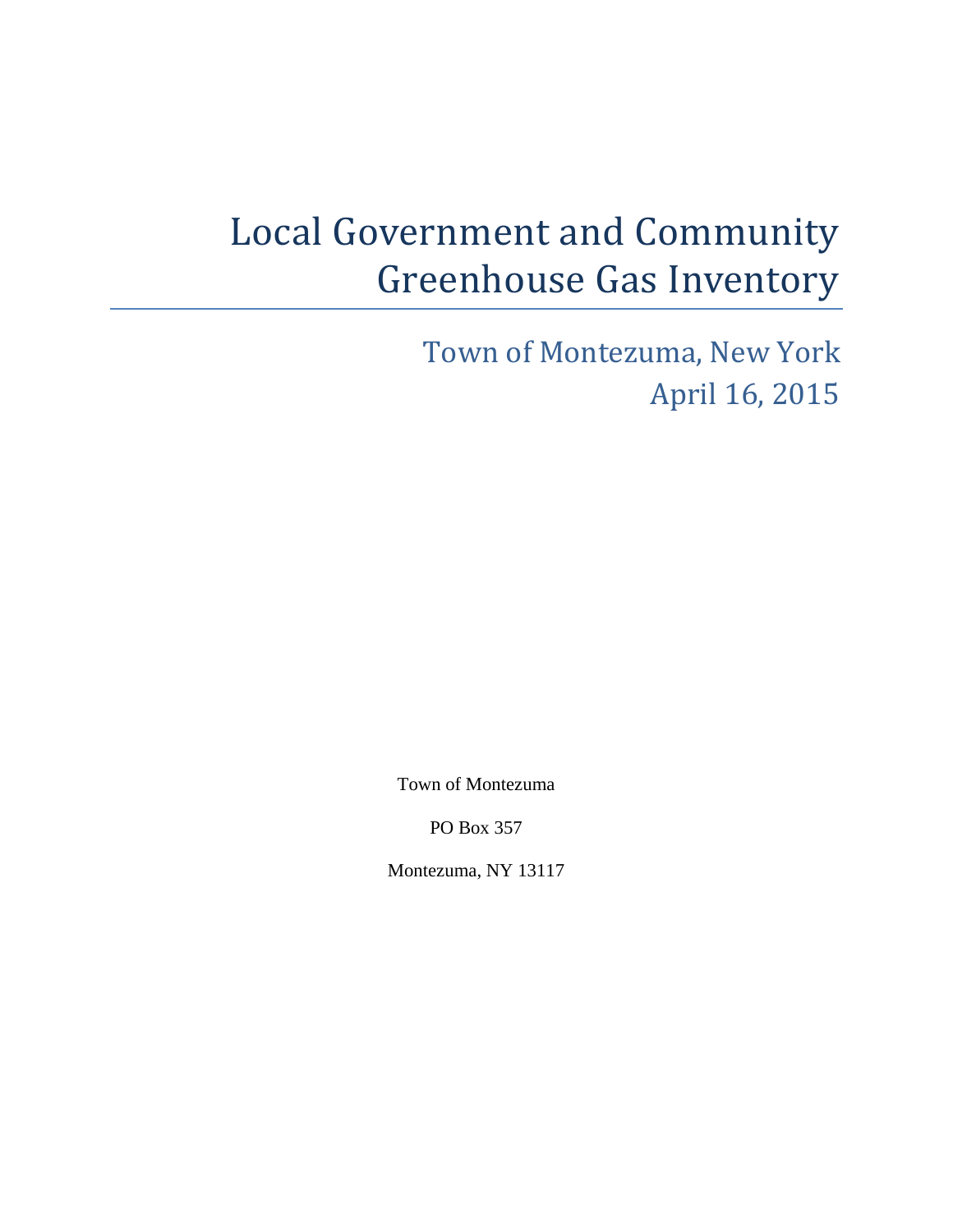## **Table of Contents**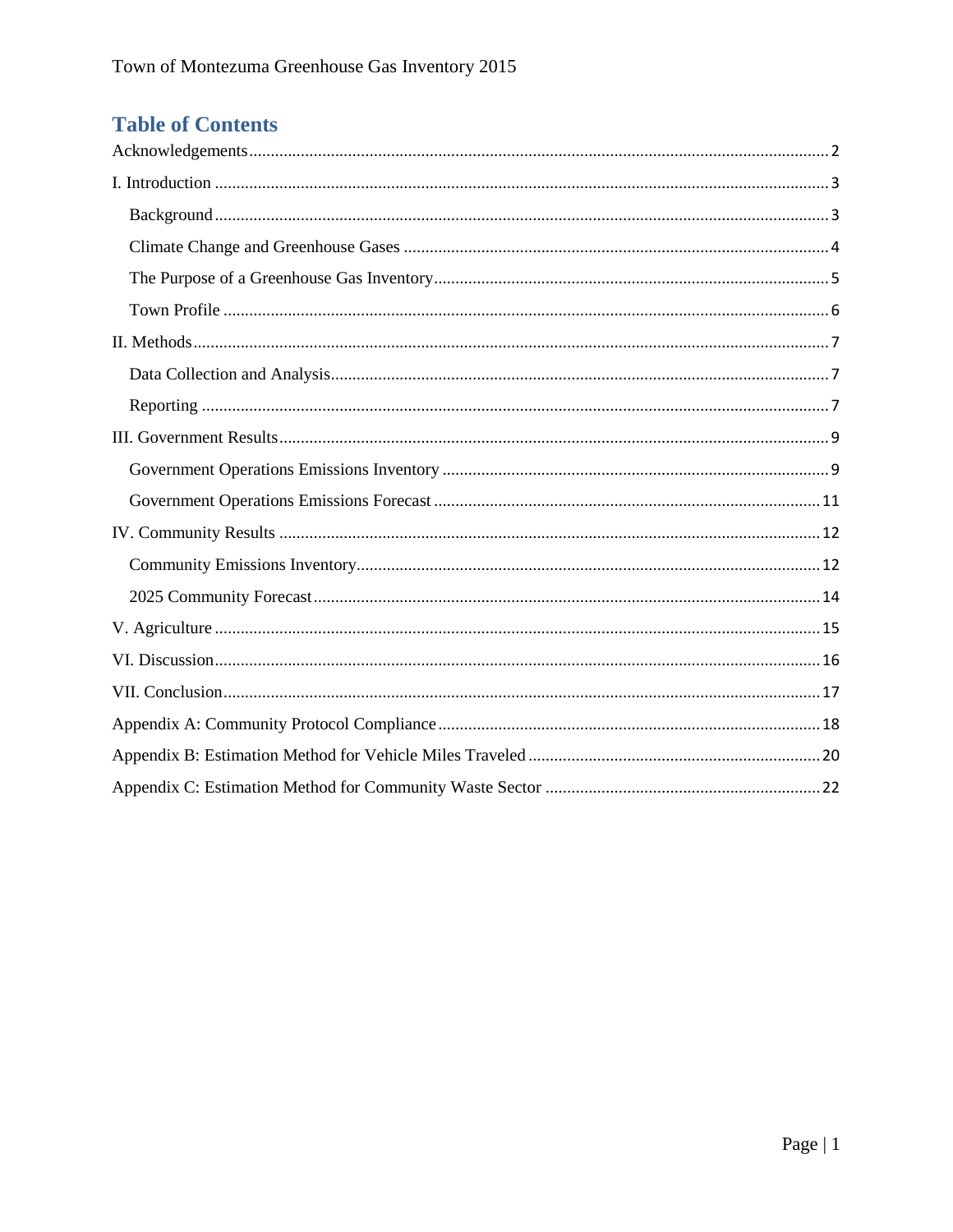## <span id="page-2-0"></span>**Acknowledgements**

The Town of Montezuma would like to acknowledge the contributions made to this report by the following:

#### **Town of Montezuma**

John Malenick, Supervisor Cheryl Longyear, Historian/Planning Board Jeff Dawson, Highway Superintendent

#### **ICLEI Local Governments for Sustainability**

## **Central New York Regional Planning and Development Board**

Chris Carrick, Energy Program Manager Amanda Sopchak, Planner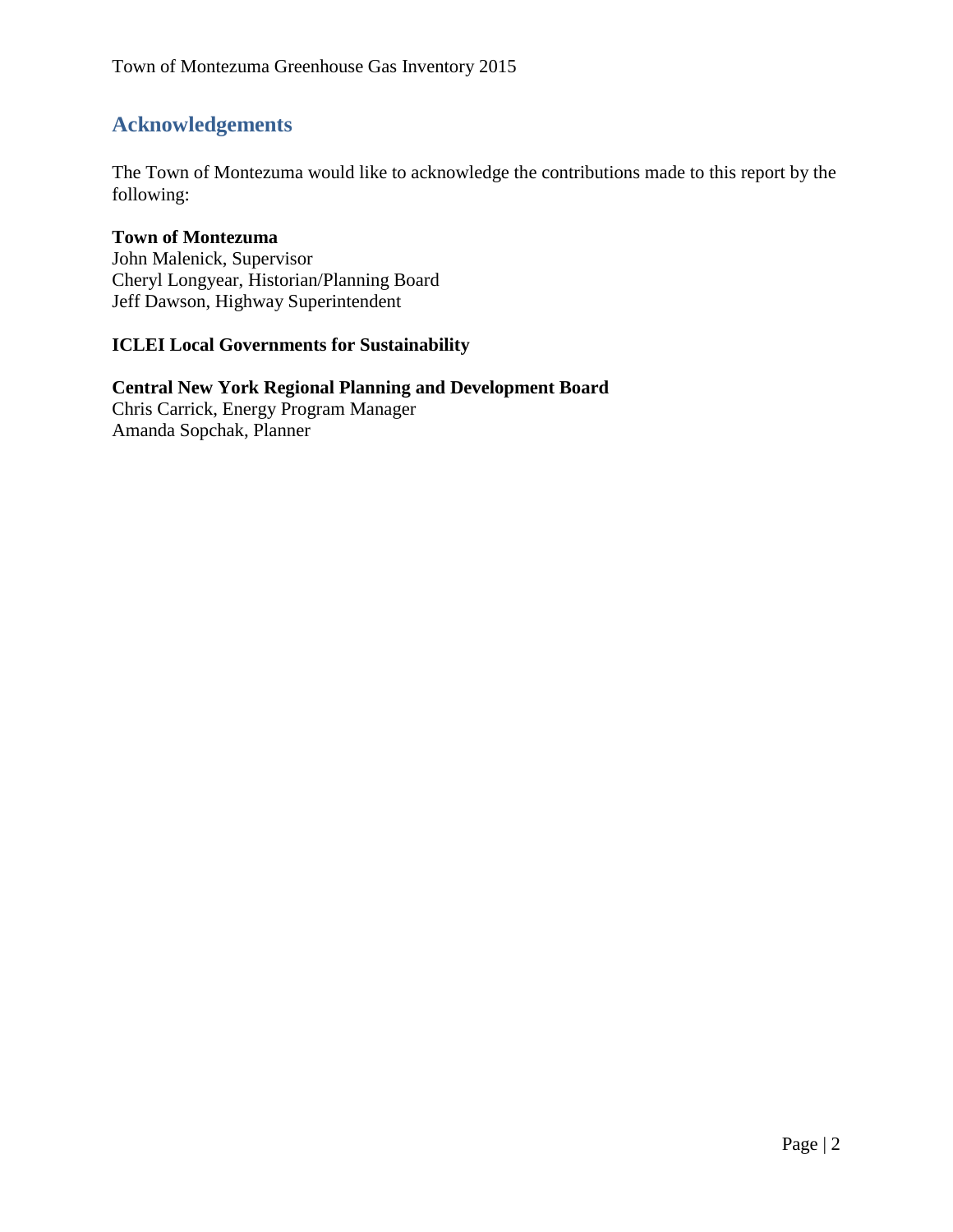## <span id="page-3-0"></span>**I. Introduction**

#### <span id="page-3-1"></span>**Background**

The Town of Montezuma has adopted the Climate Smart Communities Pledge as a commitment to greenhouse gas (GHG) emission reduction and climate change mitigation. The Climate Smart Communities Program represents a partnership between New York State and local governments to reduce energy use and GHG emissions. Major steps involved in the program include:

- 1. Adopting the Climate Smart pledge
- 2. Compiling a GHG inventory
- 3. Developing a plan to reduce emissions (Climate Action Plan), and
- 4. Carrying out sustainable development projects.

ICLEI-Local Governments for Sustainability recommends a similar path to follow with 5 milestones (see Figure 1).

The first step in climate action planning is to compile a GHG inventory. A GHG emissions inventory is an audit of activities that contribute to the release of emissions. For this GHG inventory, energy use and waste generation information was gathered and methods of calculation explained in the Local Government Operations Protocol (LGOP) and the US Community Operations Protocol developed by ICLEI-Local Governments for Sustainability were utilized to generate emissions figures. Data for municipal and community-wide energy use and waste production were entered into ICLEI's ClearPath software. The outputs were aggregated into metric tons of  $CO<sub>2</sub>$  equivalent, and emissions were delineated by sector, source, and scope. Data from the inventory will guide policy decisions and energy improvements, inform sustainability projects, and build public support for broader sustainability initiatives in the Town of Montezuma.



**Figure 1: ICLEI-Local Governments for Sustainability's 5 Milestone Process**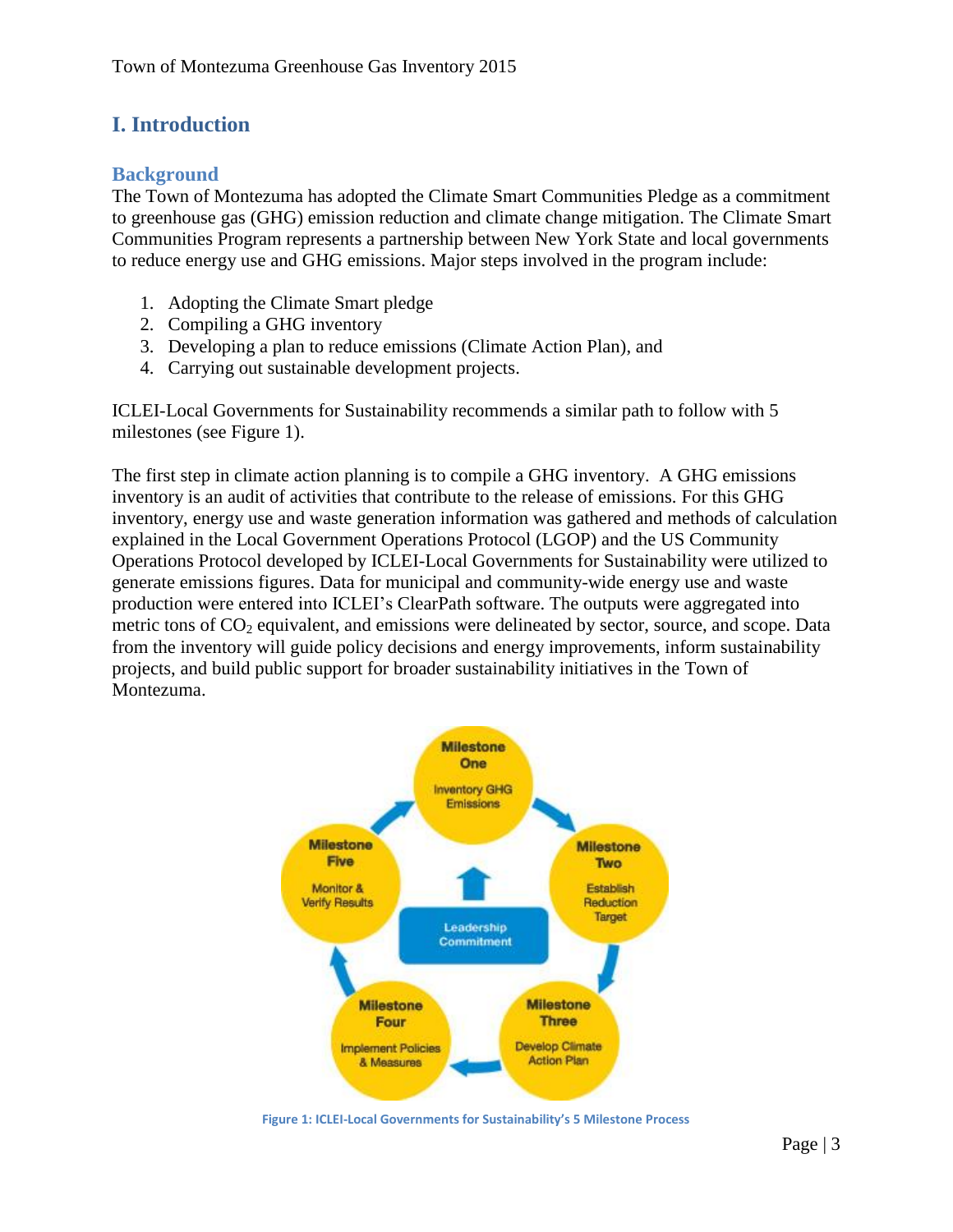### <span id="page-4-0"></span>**Climate Change and Greenhouse Gases**

New York State outlined projected climate impacts and vulnerabilities during the 2011 ClimAid assessment.<sup>1</sup> The ClimAid report projects changes to ecosystems, with the increased presence of invasive species and shifts in tree composition, while water quality and quantity may also be impacted due to changes in precipitation. Furthermore, there may be beneficial economic impacts, such as a longer recreation season in the summer, and a longer growing season for the agricultural sector due to rising temperatures. Scientific evidence suggests that the impacts of global climate change will be different in various regions, and will include temperature shifts, sea level rise, and human health risks.

Climate change is increasingly recognized as a global concern. Scientists have documented changes to the Earth's climate including the rise in global average temperatures, as well as sea levels, during the last century. An international panel of leading climate scientists, the Intergovernmental Panel on Climate Change (IPCC), was formed in 1988 by the World Meteorological Organization and the United Nations Environment Programme to provide objective and up-todate information regarding the changing climate. In its 2007 Fourth Assessment Report, the IPCC states that there is **a greater than 95 percent chance that rising global** 



**Figure 1: The Greenhouse Effect**

**average temperatures, observed since 1750, are primarily a result of greenhouse gas (GHG)-emitting human activities.<sup>2</sup>**

The rising trend of human-generated GHG emissions is a global threat. The increased presence of these gases affects the warming of the planet by contributing to the natural greenhouse effect, which warms the atmosphere and makes the earth habitable for humans and other species (see Figure 2).<sup>3</sup> Mitigation of GHGs is occurring in all sectors as a means of reducing the impacts of this warming trend. However, scientific models predict that some effects of climate change are inevitable no matter how much mitigative action is taken now. Therefore, climate mitigation actions must be paired with adaptation measures in order to continue efforts to curb emissions contributions to global warming, while adapting communities so that they are able to withstand climate change impacts and maintain social, economic, and environmental resilience in the face of uncertainty. Climate adaptation can take shape through infrastructure assessments and emergency planning, as well as through educational efforts to raise public awareness about potential climate change impacts. In New York State, regional climate change impact and vulnerability assessments will likely increase moving forward, but many local governments

 $\overline{a}$ <sup>1</sup> NYS. 2011. ClimAid. [http://www.nyserda.ny.gov/Publications/Research-and-Development/Environmental/EMEP-](http://www.nyserda.ny.gov/Publications/Research-and-Development/Environmental/EMEP-Publications/Response-to-Climate-Change-in-New-York.aspx)[Publications/Response-to-Climate-Change-in-New-York.aspx](http://www.nyserda.ny.gov/Publications/Research-and-Development/Environmental/EMEP-Publications/Response-to-Climate-Change-in-New-York.aspx)

 $\frac{2}{3}$  NYS. 2011. ClimAid. [http://www.nyserda.ny.gov/Publications/Research-and-Development/Environmental/EMEP-](http://www.nyserda.ny.gov/Publications/Research-and-Development/Environmental/EMEP-Publications/Response-to-Climate-Change-in-New-York.aspx)[Publications/Response-to-Climate-Change-in-New-York.aspx](http://www.nyserda.ny.gov/Publications/Research-and-Development/Environmental/EMEP-Publications/Response-to-Climate-Change-in-New-York.aspx)

<sup>&</sup>lt;sup>3</sup> IPCC. 2007. Fourth Assessment Report. [http://www.ipcc.ch/publications\\_and\\_data/ar4/wg2/en/ch18s18-6.html](http://www.ipcc.ch/publications_and_data/ar4/wg2/en/ch18s18-6.html)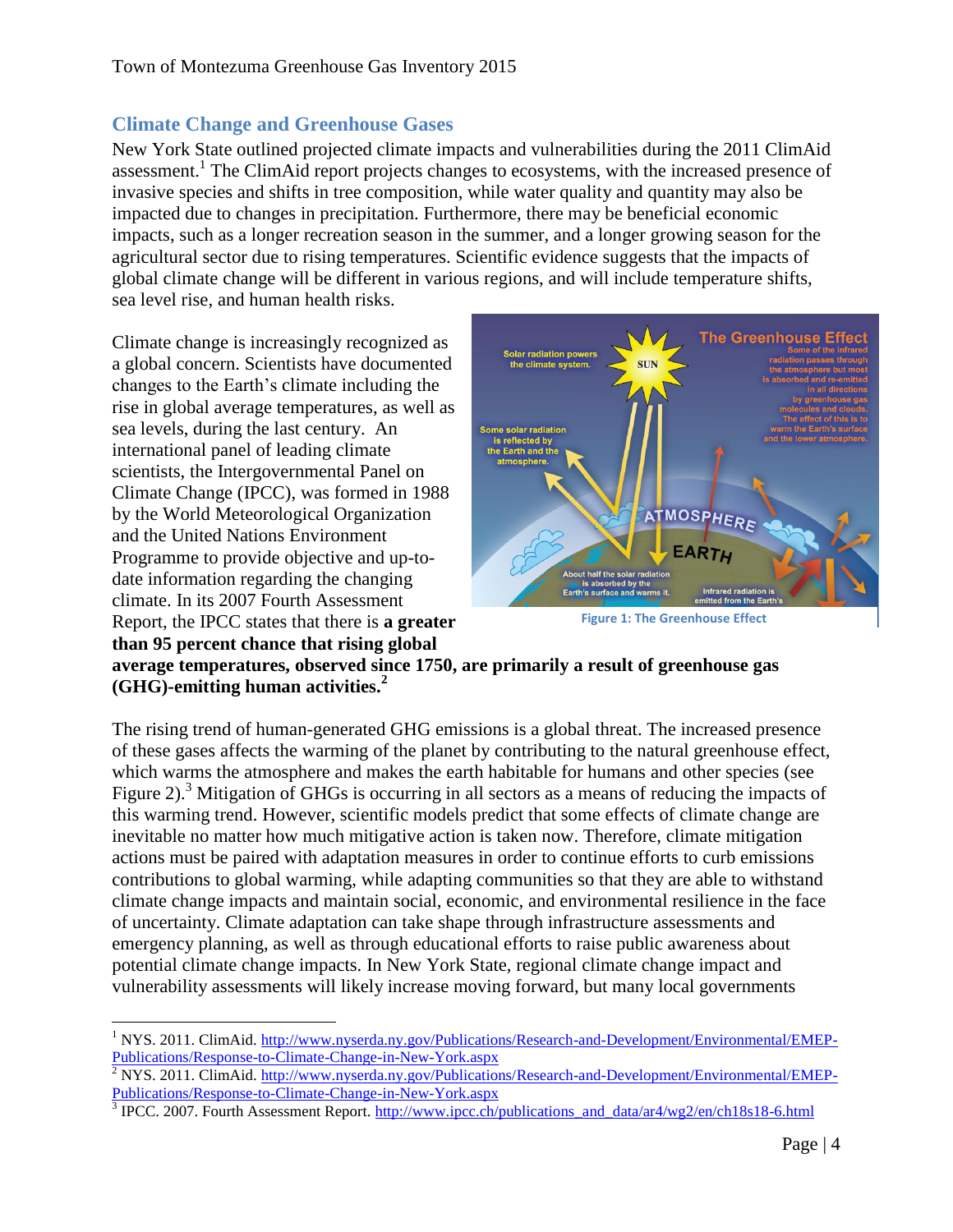across the nation are already taking action to lessen climate impacts through GHG reduction measures and climate adaptation planning.

As scientific evidence of climate change grows, the need for climate action and adaptation will also increase. The goal of building community resilience in order to protect the health and livelihood of residents, as well as natural systems, must serve as a motivating factor in the assessment of greenhouse gas contributions and effective sustainability planning.

#### <span id="page-5-0"></span>**The Purpose of a Greenhouse Gas Inventory**

Many local governments have decided to gain a detailed understanding of how their emissions and their community's emissions are related to climate change and have committed to reducing GHG emissions at the local level. Local governments exercise direct control over their own operations and can lead by example by reducing energy usage in municipal facilities, using alternative fuels for their fleets, and investing in renewable energy sources. Local governments can also influence community-wide activities that contribute to climate change by improving building codes and standards, providing cleaner transportation options, and educating members of the community about their choices as consumers. Each local government is unique with its own set of opportunities, challenges, and solutions, and therefore climate action needs to be tailored to each community at the local level.

Because local governments typically contribute less than ten percent of the total greenhouse gas emissions generated in a given community, ICLEI recommends developing both local government operations and community-wide greenhouse gas emissions inventories and reduction strategies. Before concerted management and reduction of greenhouse gas emissions can occur within our local governments and communities, local governments must undertake a careful measurement and analysis of all GHG sources. A GHG inventory should facilitate keen insight into the types and sources of GHG emissions within a local jurisdiction, and a GHG emissions forecast will project these emissions levels into the future, allowing for better planning and success in managing those emissions.

There are several major benefits for local governments that undertake emissions inventories:

- 1. **Fiscal benefits:** Developing climate and energy strategies can help your local government slash energy costs and save taxpayer dollars. Conducting a GHG emissions inventory will show you exactly where energy is being wasted and identify opportunities to become more efficient.
- 2. **Climate leadership:** By taking action now to address climate change, your local government and elected officials can be recognized for their leadership on climate and energy issues.
- 3. **Community benefits:** Measures to reduce GHG emissions and energy consumption typically have many co-benefits. They can improve air quality and public health, stimulate the local economy, create green jobs, and make communities more livable and walkable.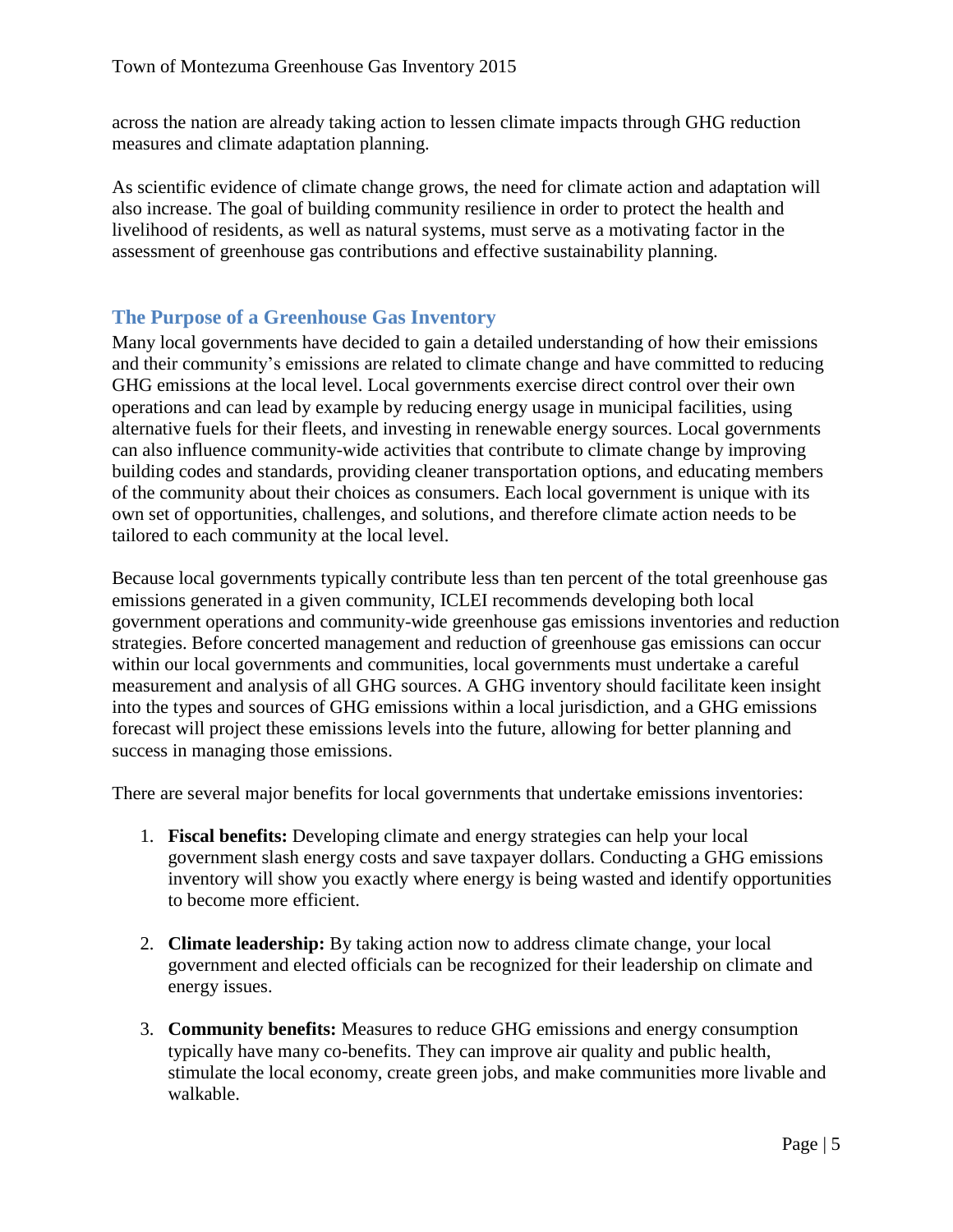4. **Regulatory preparedness:** Although the federal government has yet to produce legislation addressing GHG emissions, a variety of actions at the state and regional levels specifically impact local governments and planning agencies. Taking action now will help your jurisdiction prepare for any future legislative requirements and position your local government for successful compliance.

The Town of Montezuma is becoming increasingly interested with sustainable initiatives, and in 2014 signed on with a team from the Central New York Regional Planning and Development Board to conduct a greenhouse gas inventory. Through this initiative, the Town hopes to monitor and audit their emissions in order to discover new ways to decrease their carbon footprint as well as incorporate sustainable alternatives into their Town planning.

#### <span id="page-6-0"></span>**Town Profile**

The Town of Montezuma is located in western Cayuga County. The Town covers an area of approximately 18.7 square miles, and the majority of the area is used for agricultural purposes. According to the 2010 US Census, the Town has a population of about 1,277 residents, with 484 occupied housing units. Of the 484 occupied housing units, 390 units are owner-occupied with an average household size of 2.66 persons, while 66 units are renter-occupied with an average household size of 2.44 persons.

The Town provides its residents with many services through the following departments: Assessment, Dog Control, Highway, Historian, Planning Board, Recycling, Tax Collector, Town Court, Water, Zoning/Building Permits, and Board of Appeals.



**Figure 3: Town of Montezuma Map**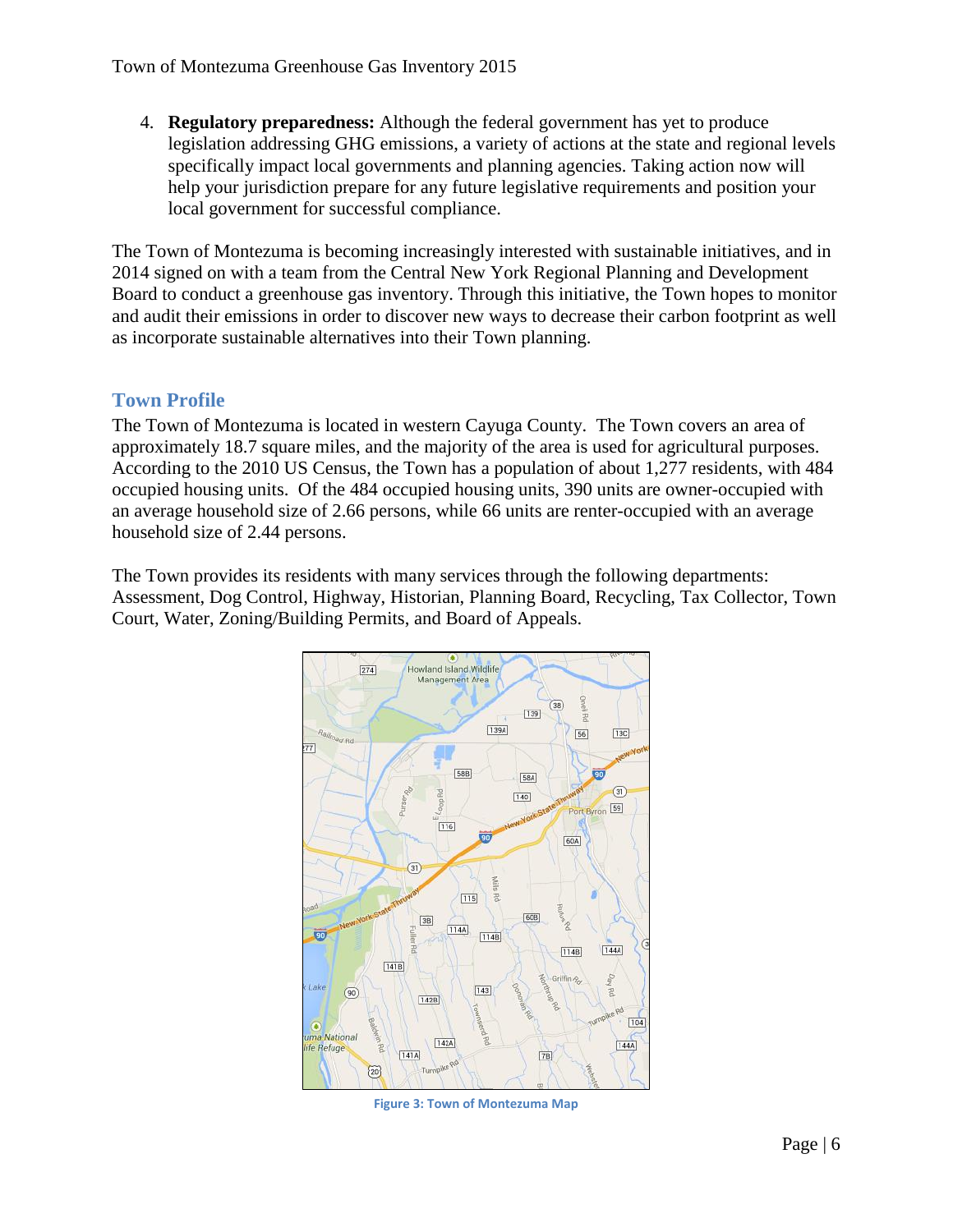## <span id="page-7-0"></span>**II. Methods**

#### <span id="page-7-1"></span>**Data Collection and Analysis**

Fuel and energy use data associated with GHG emissions were collected for community and municipal operations within the Town of Montezuma for the baseline year 2010 following ICLEI-Local Governments for Sustainability's Local Government Operations Protocol (LGOP) and the US Community Operations Protocol. Emissions were also forecasted for the year 2025 for both government and community operations based on current and projected energy use trends and waste production trends. ICLEI's ClearPath software was used to analyze energy use and convert information into emissions data, measured in metric tons of carbon dioxide equivalent (MTCO<sub>2</sub>e). The software streamlines the process of converting different sources, units, and varieties of emissions into comparable energy use and emissions figures.

#### <span id="page-7-2"></span>**Reporting**

The three most prevalent greenhouse gases, and therefore the focus of this analysis, are carbon dioxide  $(CO_2)$ , methane  $(CH_4)$  and nitrous oxide  $(N_2O)$ . The units used to discuss these gases in aggregate is carbon dioxide equivalent  $(CO<sub>2</sub>e)$ , which is a conversion based on each gas' Global Warming Potential (GWP), or the impact of 1 unit of each gas in the atmosphere compared to 1 unit of  $CO<sub>2</sub>$  (see Table 1). Emissions measured in  $CO<sub>2</sub>e$  can be categorized in various ways, including by scope, sector, and source.

| <b>Greenhouse Gas (GHG)</b> | <b>Global Warming Potential</b><br>(GWP) |
|-----------------------------|------------------------------------------|
| Carbon Dioxide $(CO2)$      |                                          |
| Methane $(CH_4)$            | 21                                       |
| Nitrous Oxide $(N_2O)$      | 310                                      |

**Table 1: Global Warming Potential of Greenhouse Gases**

The scope distinction, which labels the emissions sources within a local government as either scope 1, 2, or 3, distinguishes between what is directly emitted (scope 1) and indirectly emitted (scopes 2 and 3) (see Table 2). Local governments inherently have more control over the emissions in scopes 1 and 2 due to the behavioral and often function-specific nature of scope 3 emissions sources, and therefore scope 3 emissions are optional to report in GHG inventories. However, governments and communities are increasingly accounting for all three scopes in their inventory analyses in an effort to conduct more comprehensive carbon footprint assessments.

It is important to use the scope distinction, rather than just an aggregate emissions total, when evaluating the local government GHG footprint because other government inventories (such as Cayuga County or New York State) will likely account for the same emissions. If scope distinctions are not made, then there is the potential for double-counting certain sources in these aggregated reporting formats (such as electricity consumed by the Town (scope 2) and the same electricity generated by plants in the State (scope 1)).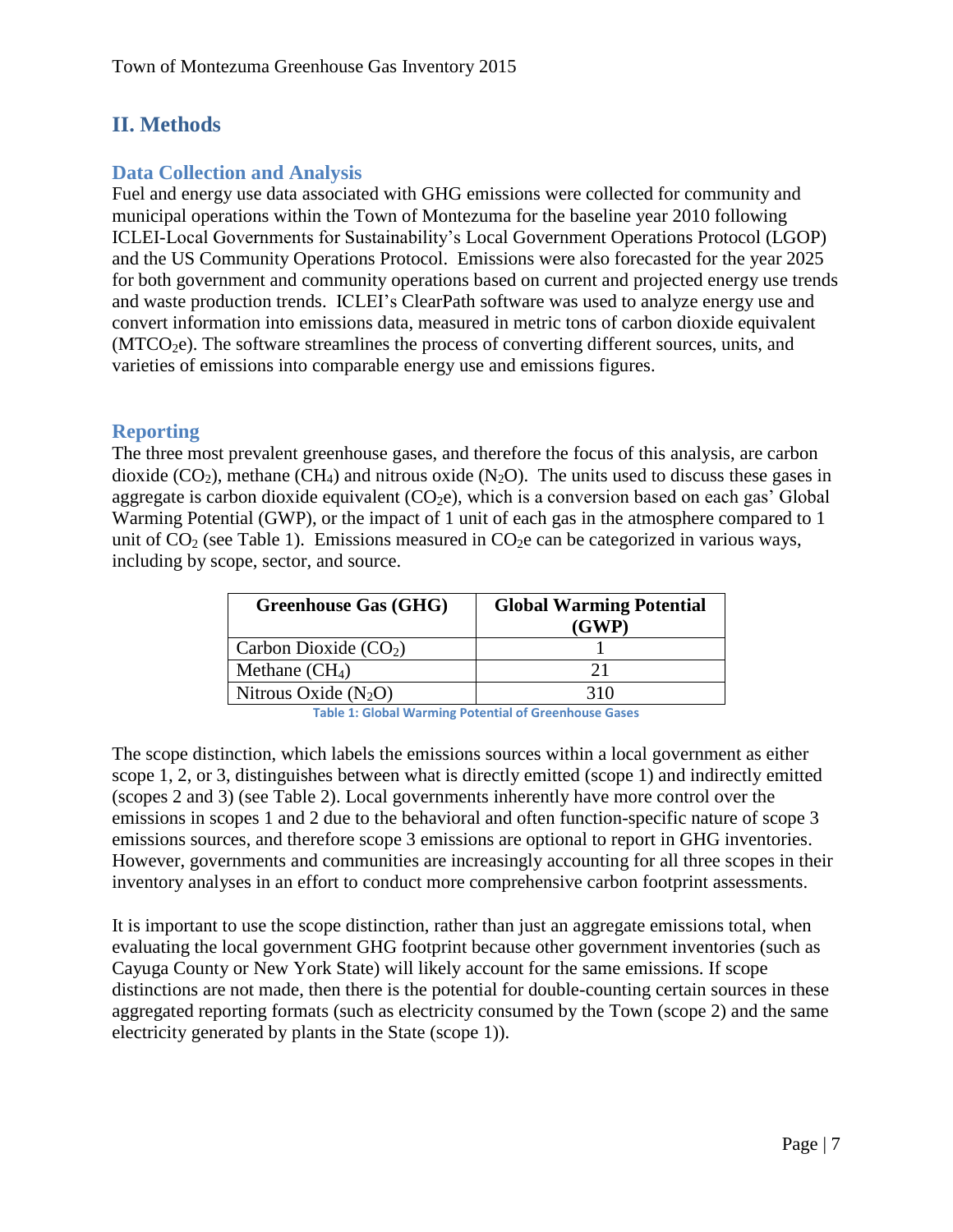| <b>Scope</b>                | <b>Emissions Activity</b>                                                   | <b>Examples</b>                                                                                                        |  |  |
|-----------------------------|-----------------------------------------------------------------------------|------------------------------------------------------------------------------------------------------------------------|--|--|
|                             | All direct GHG emissions                                                    | Onsite governmental emissions, vehicle fleet<br>emissions, onsite commercial, residential, and<br>industrial emissions |  |  |
| $\mathcal{D}_{\mathcal{L}}$ | All indirect GHG gases related to<br>the consumption of purchased<br>energy | Emissions related to purchased steam, heating,<br>cooling, and electricity                                             |  |  |
| 3                           | All other indirect emissions not<br>included in Scope 2                     | Emissions from was tewater and solid was te processes,<br>employee commute, household waste, and<br>commercial waste   |  |  |

**Table 2: Emission Scope Distinctions**

Emissions data can also be reported by sector. Sectors are included or excluded in the boundaries of GHG inventories based on availability of data, relevance to emissions totals, and scale to which they can be changed. For example, if a municipality's wastewater is treated at a wastewater treatment facility that is located outside of the municipality's boundaries and is therefore not able to be changed by the municipality alone, facility emissions do not need to be included in the inventory).

Finally, emissions data can be reported by source. Electricity, natural gas, wood, and fuel oil would be sources of emissions within the "Residential Energy Use" or "Commercial Energy Use" sectors, while gasoline, diesel, and ethanol would be sources of emissions within the "Transportation" sector.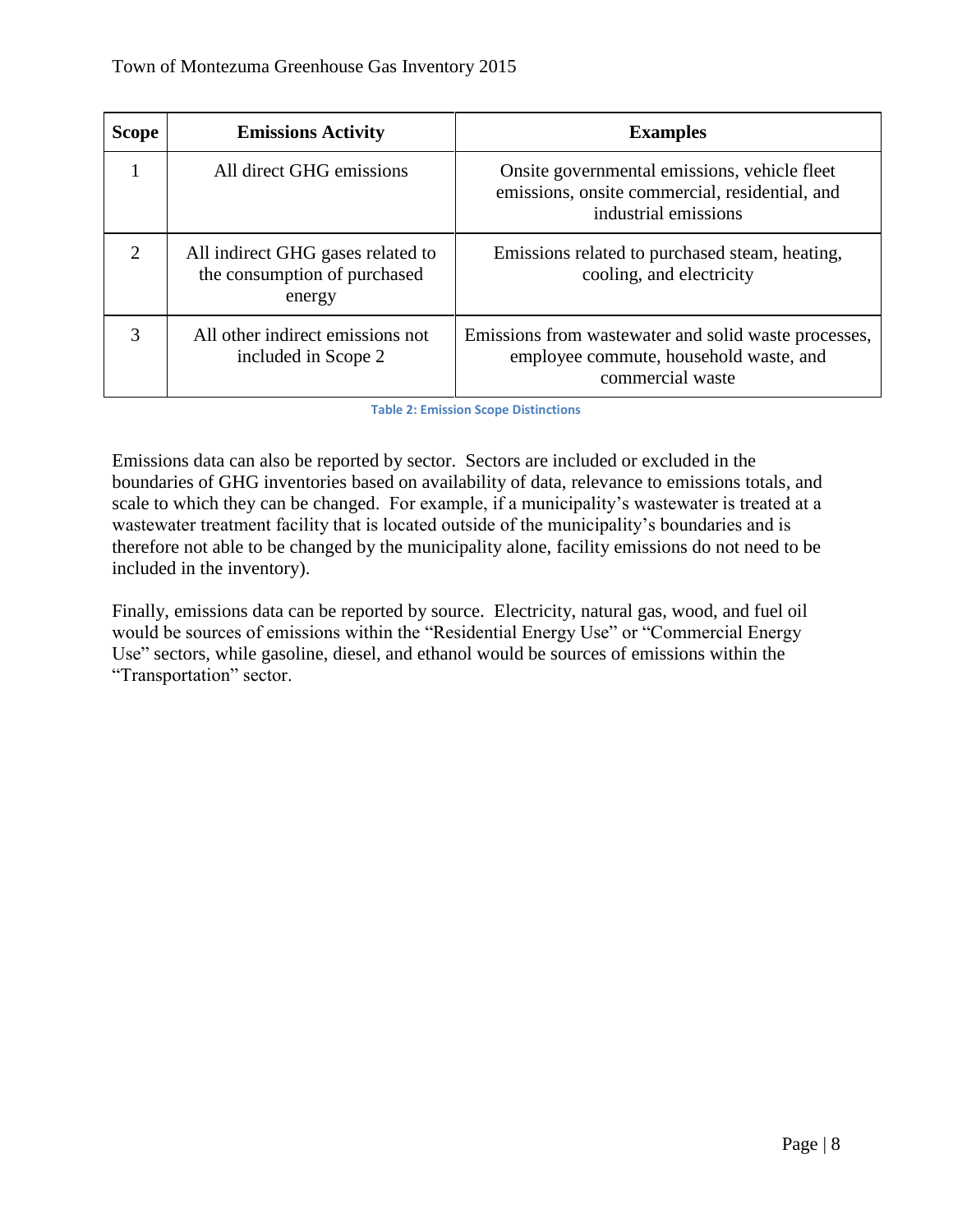## <span id="page-9-0"></span>**III. Government Results**

#### <span id="page-9-1"></span>**Government Operations Emissions Inventory**

In 2010, the Town of Montezuma's government emissions totaled 53 MTCO<sub>2</sub>e. The largest source of government emissions in the Town of Montezuma in 2010 was diesel, accounting for  $27$  MTCO<sub>2</sub>e, or 51% of all government emissions.



**Figure 4: 2010 Government Operations Emissions by Source**

Government emission sectors inventoried include: buildings and facilities, streetlights and traffic signals, water delivery facilities, and vehicle fleet. The vehicle fleet sector contributed to the largest percentage of emissions in the 2010 base year, accounting for 27 MTCO<sub>2</sub>e, or 51% of the government's total emissions. The buildings and facilities sector was the next highest emitting sector, producing  $17 \text{ MTCO}_2$ e, or  $32\%$  of total municipal emissions, followed by the streetlights and traffic signals sector, which produced  $8 MTCO<sub>2</sub>e$ , or 15% of total emissions, and the water delivery sector, which produced 1 MTCO<sub>2</sub>e, or 2% of government emissions.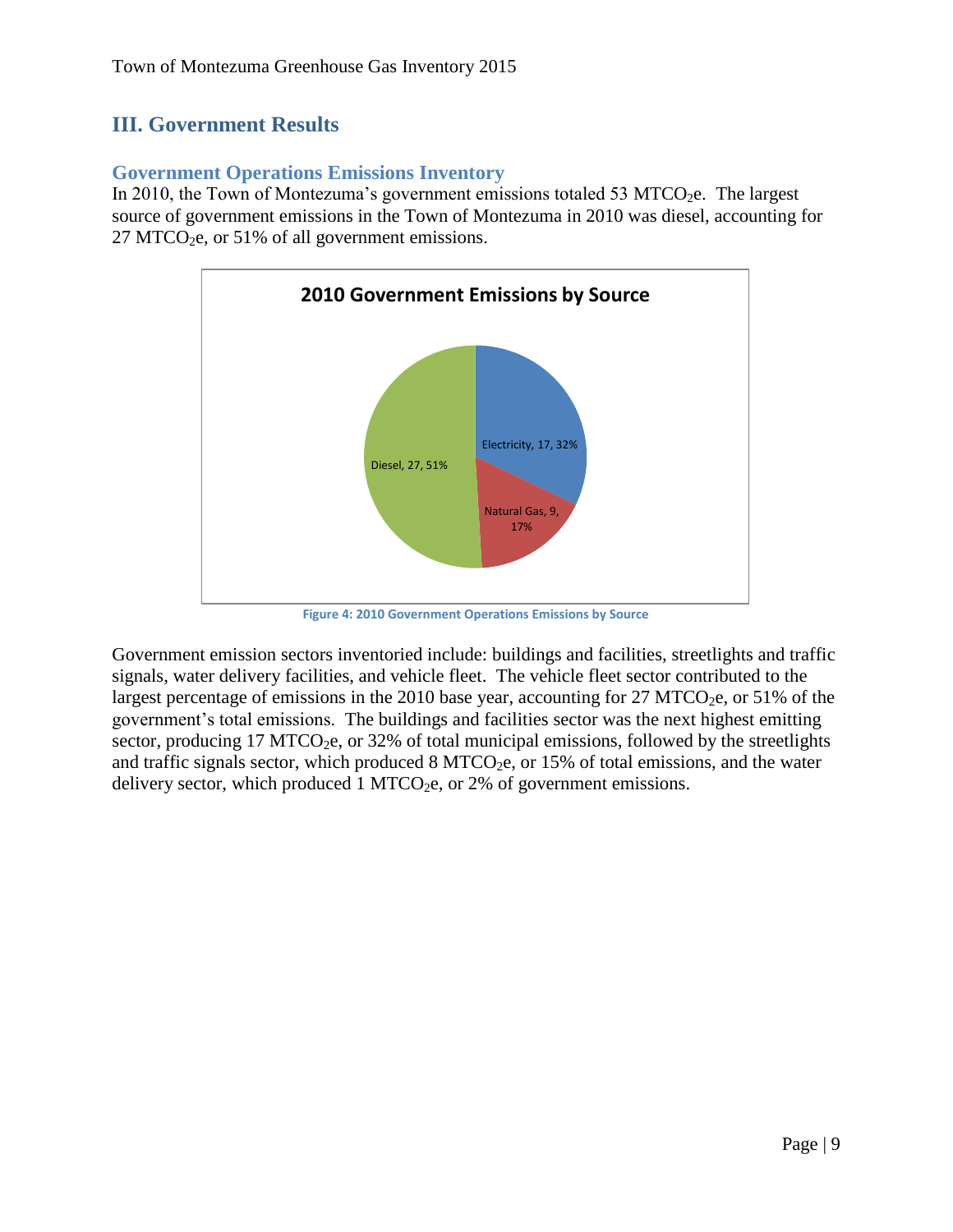

**Figure 5: 2010 Government Operations Emissions by Sector**

Energy use by sector in the government mimics emissions by sector in the government, with the vehicle fleet sector using the greatest amount of energy in 2010, using 365 million Btu (MMBtu) of energy, or 46% of the government's total energy use. The buildings and facilities sector consumed the next highest amount of energy, using 291 MMBtu, or 37% of total municipal energy use, followed by the streetlights and traffic signals sector, which consumed 116 MMBtu, or 15% of total energy used, and water delivery, which used 16 MMBtu, or 2% of total energy used by the government.



**Figure 6: 2010 Government Operations Energy Use by Sector**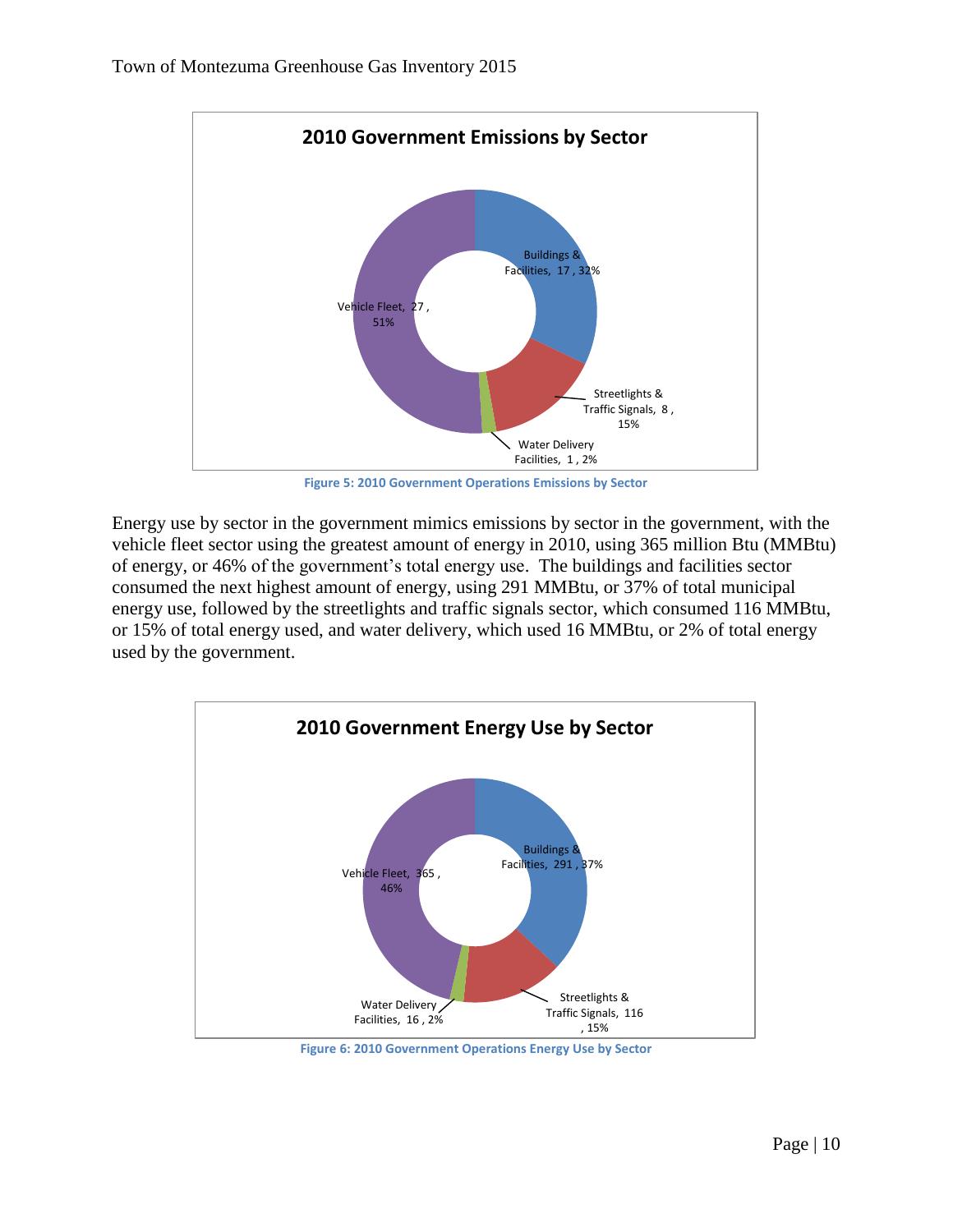Government emissions can also be broken down into scope. Scope 1 represents onsite emissions created and totaled 36 MTCO<sub>2</sub>e, or 68% of government emissions in 2010. Scope 2 represents off-site emissions created by energy used by the municipality and totaled 17 MTCO<sub>2</sub>e, or 32% of total government emissions in 2010. Scope 3 emissions were not inventoried for this report.



**Figure 7: 2010 Government Operations Energy Use by Scope**

#### <span id="page-11-0"></span>**Government Operations Emissions Forecast**

The projected government greenhouse gas emissions for 2025 are 54 metric tons, which is1 metric tons of  $CO<sub>2</sub>e$  more than the baseline year total. The projected forecast for 2025 government emissions is based on a single-rate population growth factor. Emissions are expected to increase very slightly in all sectors.



**Figure 8: Government Operations Emissions Forecast**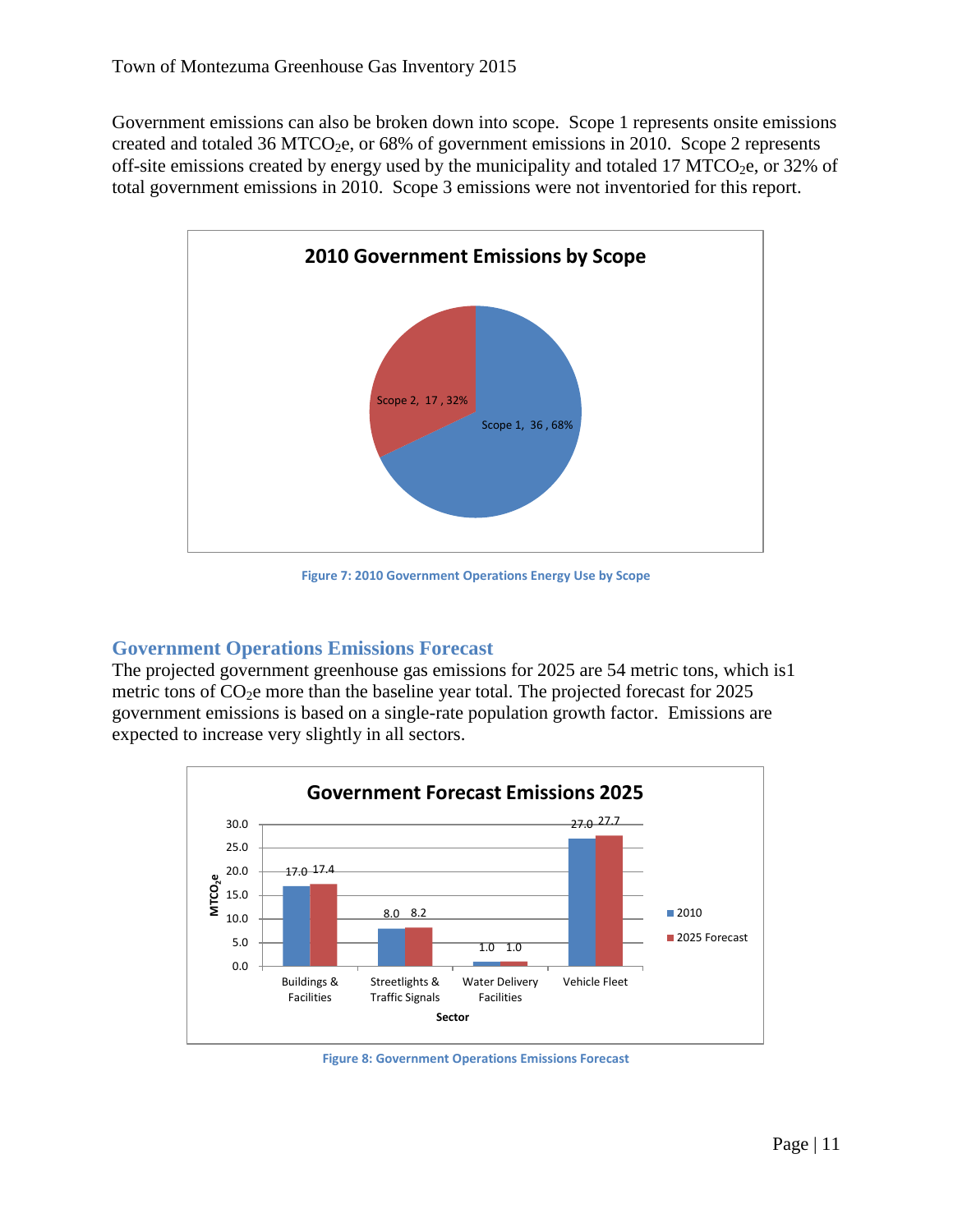## <span id="page-12-0"></span>**IV. Community Results**

 $\overline{\phantom{a}}$ 

#### <span id="page-12-1"></span>**Community Emissions Inventory**

In 2010, the Town of Montezuma's community emissions totaled  $24,976$  MTCO<sub>2</sub>e. The largest source of community emissions in the Town of Montezuma in 2010 was gasoline, accounting for  $15,697$  MTCO<sub>2</sub>e, or 63% of all community emissions. Diesel was also a large emitting source, producing  $5,480$  MTCO<sub>2</sub>e (22%).



**Figure 9: 2010 Community Emissions by Source**

Community emission sectors inventoried include: residential energy use, commercial/insustrial energy use,<sup>4</sup> transportation, and solid waste. The transportation sector contributed to the largest percentage of emissions in the 2010 base year, accounting for  $21,268$  MTCO<sub>2</sub>e, or 85% of the community's total emissions.<sup>5</sup> Residential energy use was the next highest emitting sector, producing  $2,243$  MTCO<sub>2</sub>e, or 9% of total community emissions, followed by the commercial/industrial energy use sector, which produced  $1,399$  MTCO<sub>2</sub>e, or 4% of community emissions. The smallest emitting sector was the waste sector, which produced  $472$  MTCO<sub>2</sub>e, or 2% of total community emissions.

<sup>4</sup> Commercial and industrial NYSEG energy use was combined to protect customer identity when provided by Jim Yienger of Climate Action Associates LLC.

<sup>&</sup>lt;sup>5</sup> This percentage may be so significant due to the presence of I90, NYS Thruway that runs through the Town. This means that emissions from the transportation sector may be overestimated for the Town.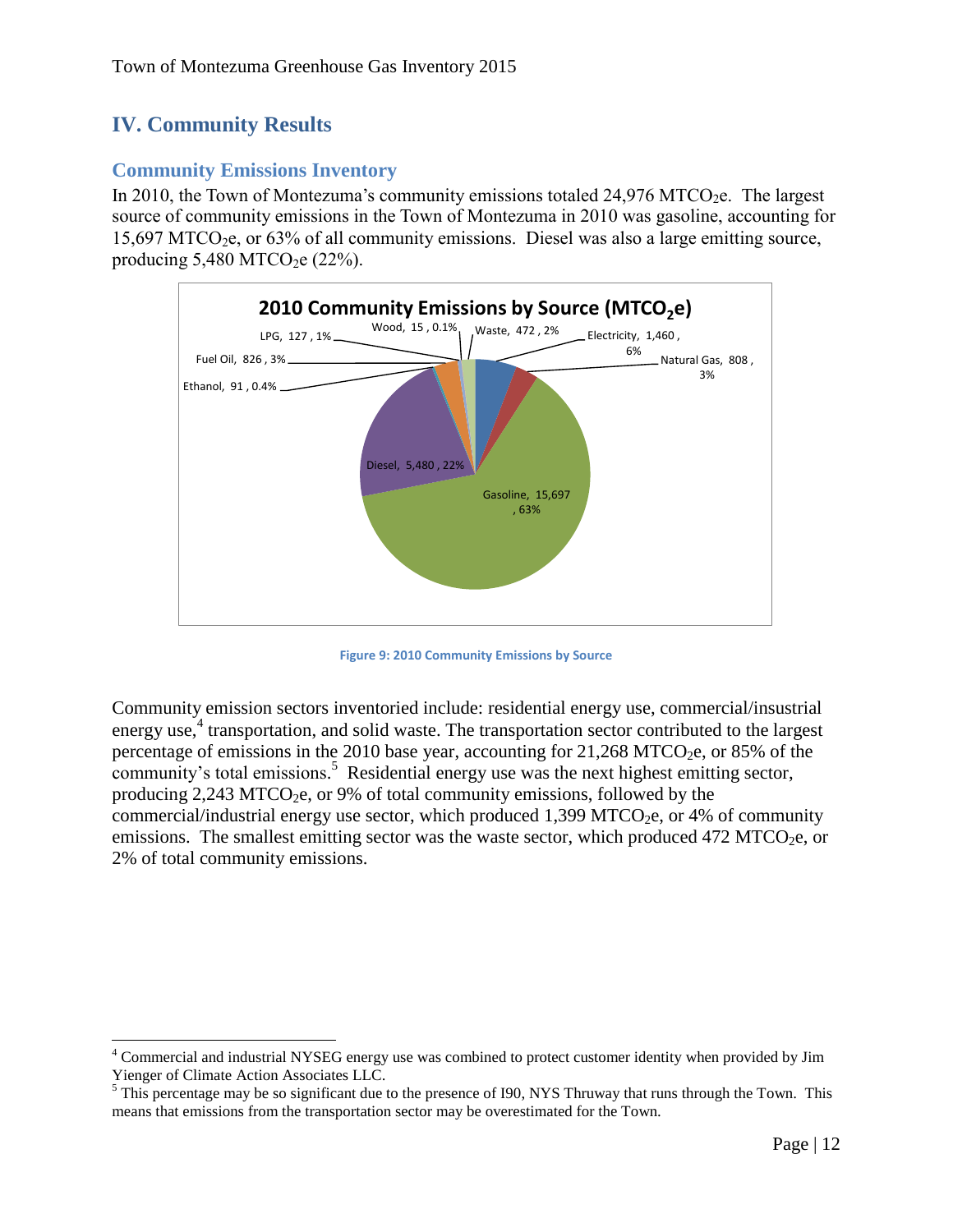

**Figure 10: 2010 Community Emissions by Sector**

Energy use by sector in the community mimics emissions by sector in the community, with the transportation sector using the greatest amount of energy in 2010, using 318,469 million Btu (MMBtu) of energy, or 86% of the community's total energy use. Residential energy use consumed the next highest amount of energy, using 36,533 MMBtu, or 10% of total community energy use, followed by the commercial/industrial energy use sector, which consumed 15,333 MMBtu, or 4% of total energy used. The solid waste sector did not use any energy.



**Figure 11: 2010 Community Energy Use by Sector**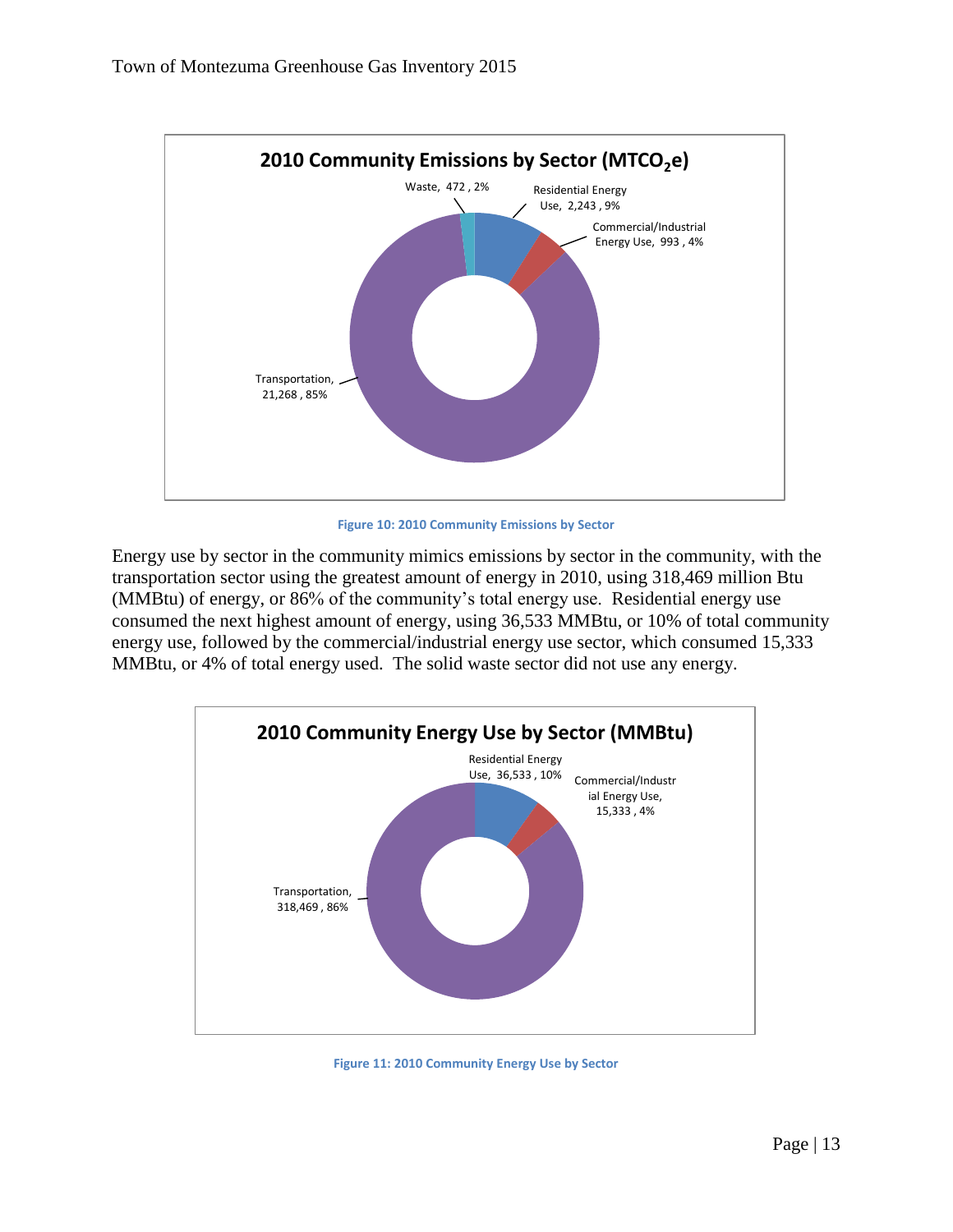#### <span id="page-14-0"></span>**2025 Community Forecast**

Community emissions in the Town of Montezuma are forecasted to total  $31,964$  MTCO<sub>2</sub>e in 2025, a 28.0% increase from the 2010 baseline year, with decreases in emissions in the residential energy use sector and increases in the commercial/industrial energy use, transportation and waste sectors compared to the 2010 baseline year. This forecast takes into local and statewide energy use and waste production trends.



**Figure 12: Community Emissions Forecast**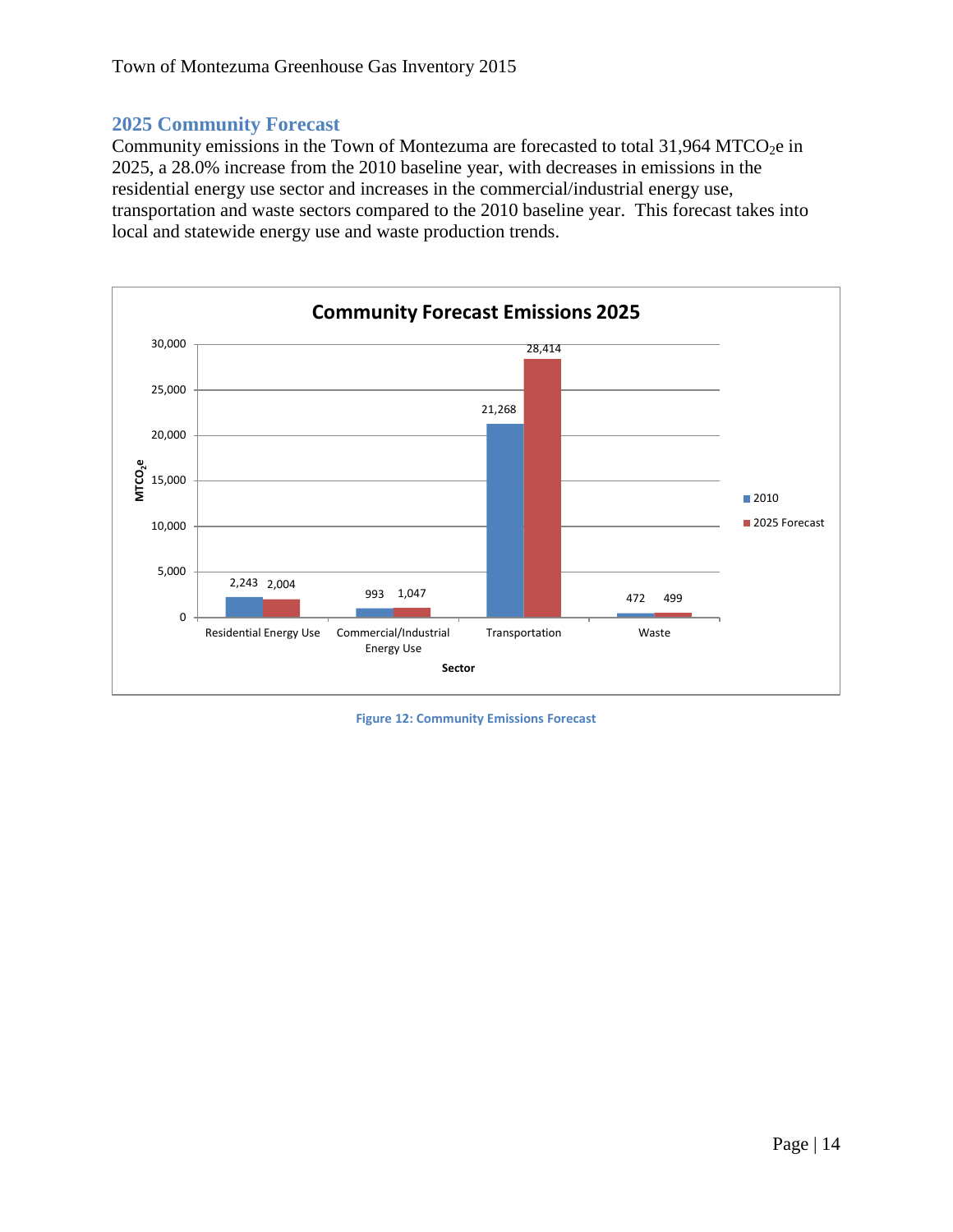## <span id="page-15-0"></span>**V. Agriculture**

The estimated emissions from agricultural activity in Montezuma totaled  $2,895$  MTCO<sub>2</sub>e, with 991 MTCO<sub>2</sub>e attributed to enteric fermentation (methane released during daily livestock digestion processes) and  $1,904$  MTCO<sub>2</sub>e attributed to manure management (methane and nitrous oxide released from animal waste).



**Figure 13: Town of Montezuma Agricultural Emissions**

Agricultural emissions were kept separate from overall community emissions because of the uncertainty of agricultural emissions data. ICLEI does not currently have a process for estimating emissions from any other agricultural processes, and therefore the agricultural emissions were estimated based on best estimates and existing estimation methods in ICLEI's U.S. Community Protocol, Appendix G.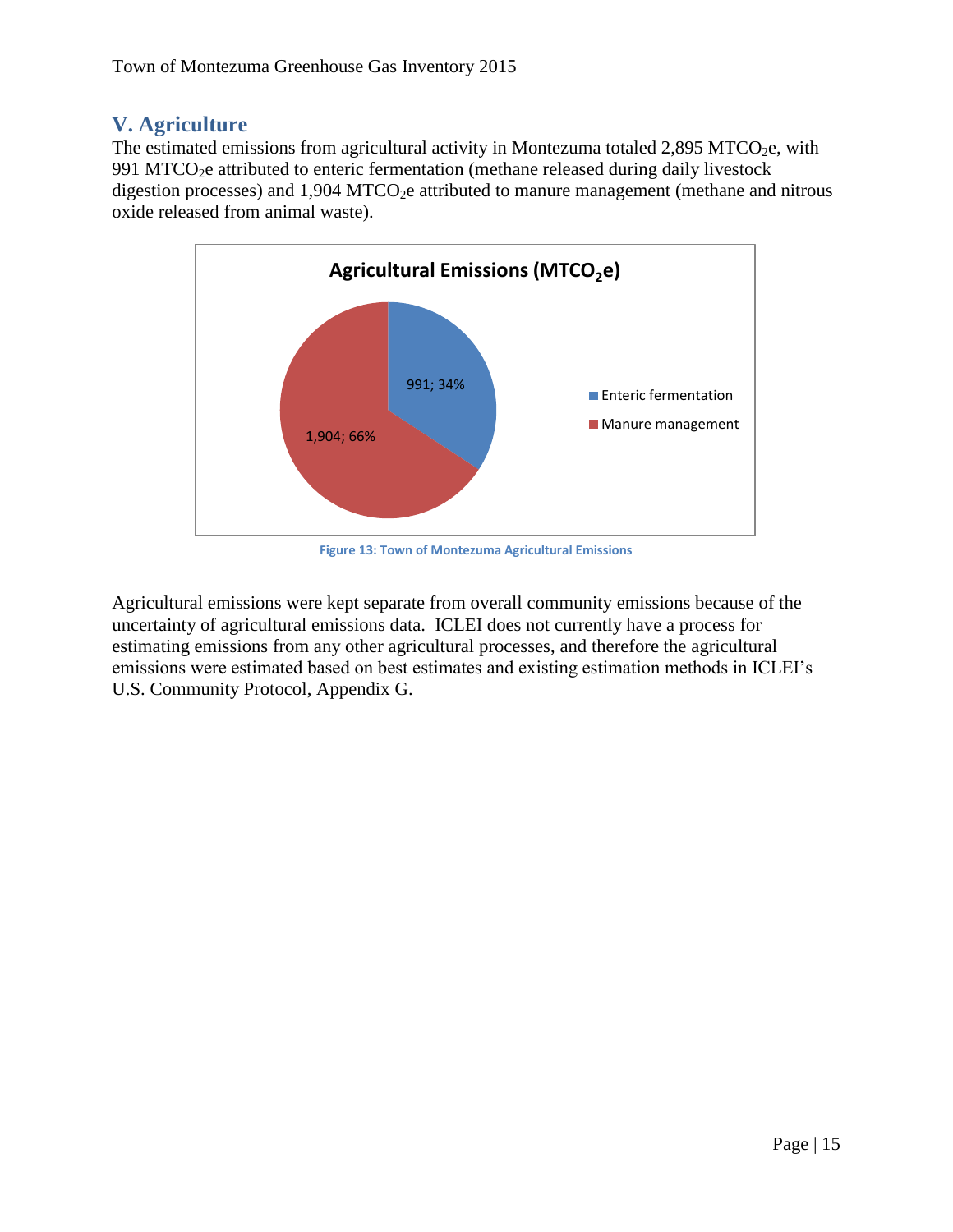## <span id="page-16-0"></span>**VI. Discussion**

For this study a scope distinction was important because it isolated emissions information into categories that can be addressed with different means and tools. Direct emissions can be linked back to specific fuel types, whereas indirect emissions from the consumption of electricity are more difficult to quantify. Indirect scope 2 and, to a greater degree, scope 3 emissions have lower potentials to be affected by local policy initiatives. The vast majority of government emissions for Montezuma was scope 1 emissions, and thus should garner the most attention when mitigation plans are considered.

The greenhouse gas inventory and forecast is the first milestone in climate action planning, to be followed by developing a reduction goal and then creation of a climate action plan. The reduction goal and climate action plan should take scope differences into account. Sector and source analyses are also important because they will indicate more specifically where emissions are derived from, and because the scope distinction does not apply to community generated emissions which represent the majority of emissions within a municipality.

The data indicated that the greatest percentage of government emissions came from the vehicle fleet sector. The results of this study also indicate that the largest percentage of community emissions came from the transportation sector for 2010, and this sector is forecasted to remain the largest emitting sector through 2025. Transportation emissions should be targeted in the Town's future Climate Action Plan so that energy use from this sector can be reduced, therefore lowering both energy costs and GHG emissions.

The boundaries of this study did not include several considerable sources of emissions, including, but not limited to: employee commute, and waste generated by government operations. These sources were left out due to lack of clarity in data and low potential for influence. This does not diminish the potential for these sectors to be included in future emissions inventories.

This study is the first of its kind for the Town of Montezuma. Several other CNY municipalities have undergone inventories, proving that climate mitigation requires local participation. Local participation will no doubt reflect the character and capacity of the particular municipality and should be in accordance with a comprehensive plan. Moving forward, institutionalizing data collection is also important in order to broaden the boundaries of the inventory, streamline further studies, and provide more comprehensive sets. Local participation can continue to be aided with efforts from regional support, including the CNY RPDB, Cayuga County, NYS DEC, and the EPA.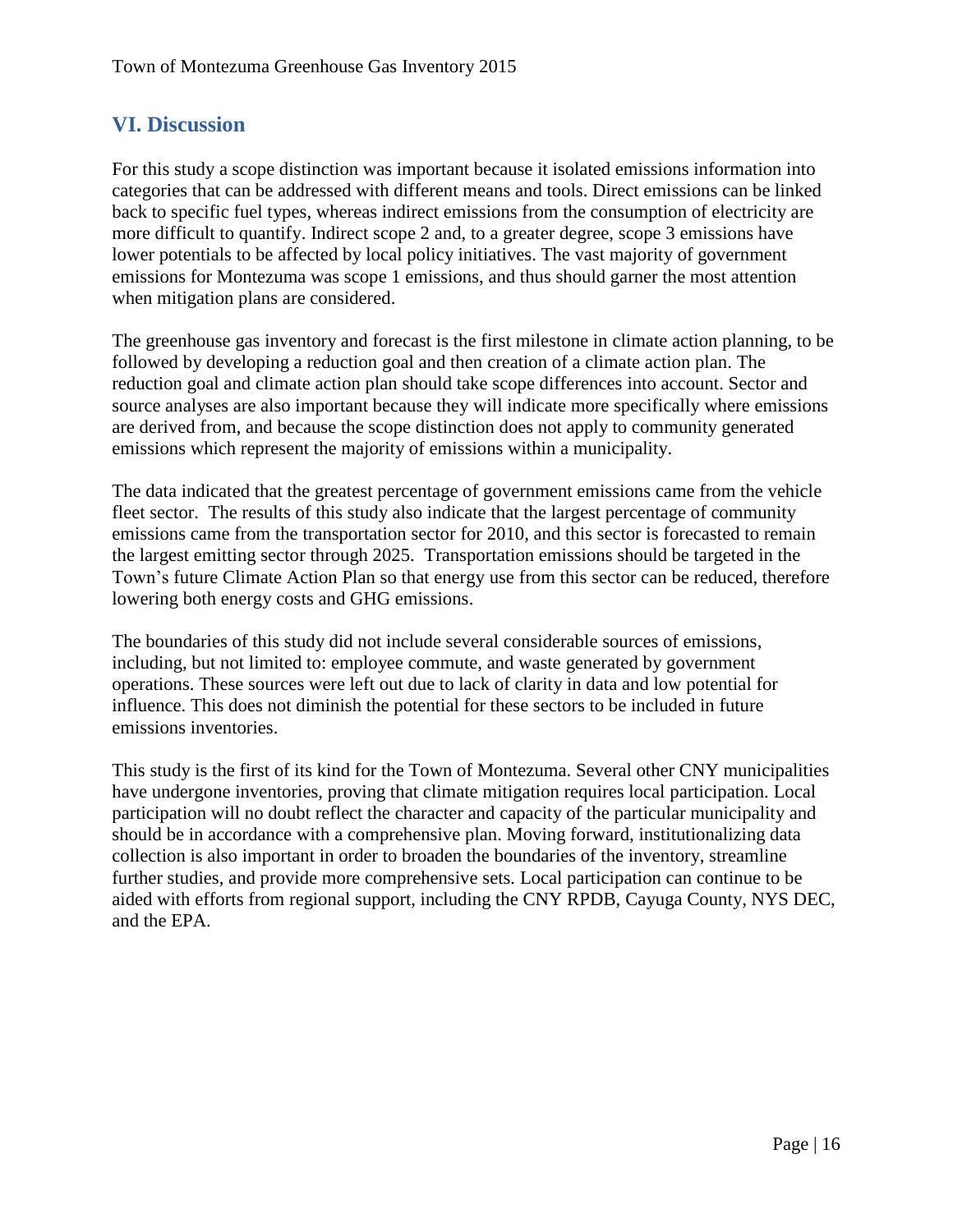## <span id="page-17-0"></span>**VII. Conclusion**

As a Climate Smart Community, the Town of Montezuma has partnered with state and local agencies to combat climate change and pledge to reduce greenhouse gas emissions. The first milestone for meeting climate mitigation goals, according to ICLEI-Local Governments for Sustainability, is to conduct a baseline emissions inventory and forecast. This study was the first attempt to comprehensively quantify these emissions for the Town. It will provide a benchmark for planning purposes with the goal of setting an emissions reduction target and developing a Climate Action Plan.

Emissions for the Town of Montezuma in the 2010 baseline year totaled  $25,029$  MTCO<sub>2</sub>e for all activity covered in this inventory, 53 MTCO<sub>2</sub>e  $(0.2\%)$  of which was from government activity and  $24,976$  MTCO<sub>2</sub>e (99.8%) of which was from community-wide activity. The majority of government emissions came from scope 1 sources that are easiest to influence through planning initiatives. Although a considerable proportion came from the community, which is outside direct governmental control, the local government can take steps to reduce their energy use and GHG emissions to serve as an example to the community. The local government can also provide information and assistance to community members to encourage them to take related actions.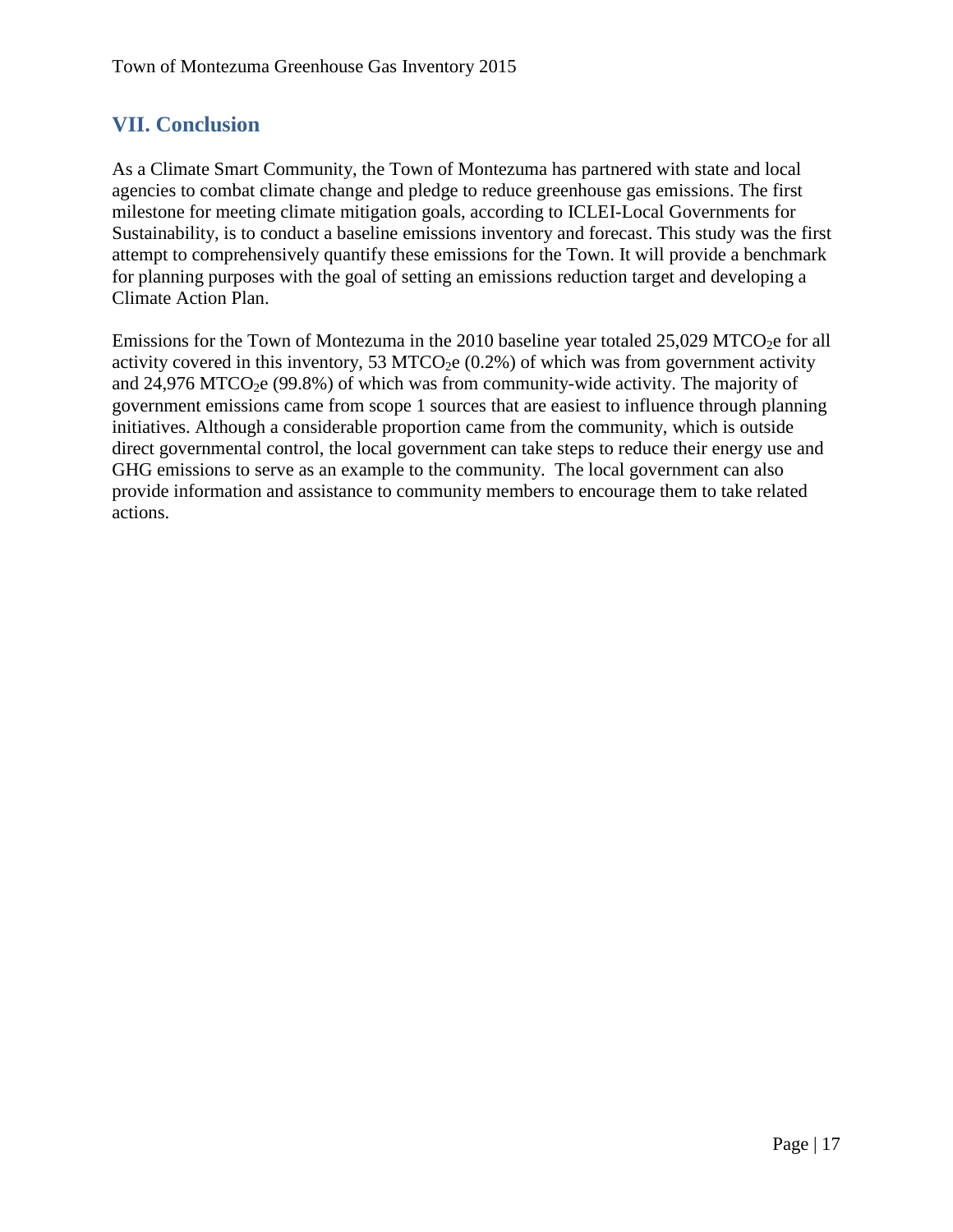## <span id="page-18-0"></span>**Appendix A: Community Protocol Compliance**

ICLEI protocol‐compliant inventories must include a table illustrating included and excluded emissions sources and activities, along with final emissions figures. The table below depicts the included and excluded emissions sources and activities and final emissions figures for this inventory and uses ICLEI's notation keys found in the U.S. Community Protocol, Appendix B.

| NA- not applicable<br>Include estimates of emissions associated with the 5 basic emissions generating activities<br>NO- not occurring<br><b>Source or Activity</b><br><b>Activity Data</b><br><b>Emissions Factor &amp; Source</b><br><b>Accounting Method</b><br>Included (SI, CA) Excluded (IE, NA, NO, NE)<br><b>Emissions Type</b><br><b>Built Environment</b><br>53.02 kg CO <sub>2</sub> /MMBtu; 1 g<br>CH4/MMBtu; 0.1 g N2O/MMBtu;<br>Collected data from<br>EPA Mandatory Reporting Rule<br>National Grid and nut into<br>Use of fuel in residential stationary combustion (nat. gas- MMBtu) source and activity<br>13,229 (MRR)<br>CACP<br>CA<br>Averaged distillate fuel oil #1, 2,4<br>Used ICLEI's US<br>EF= 74.5 kg CO <sub>2</sub> /MMBtu; LPG=<br>Community Protocol<br>62.98 kg CO2/MMBtu; EPA<br>Appendix C (Built<br>5,186 Mandatory Reporting Rule (MRR)<br>Environment), BE 1.2<br>Use of fuel in residential stationary combustion (fuel oil, wood, LPG- MMBtu) source and activity<br>CA<br>53.02 kg CO <sub>2</sub> /MMBtu; 1 g<br>CH4/MMBtu; 0.1 g N2O/MMBtu;<br>Collected data from<br>EPA Mandatory Reporting Rule<br>National Grid and put into<br>1,982 (MRR)<br>CACP<br>CA<br>Use of fuel in commercial stationary combustion (nat. gas- MMBtu) source and activity<br>Coal/coke mixed commercial<br>sector= 93.4 kg CO2/MMBtu;<br>Averaged distillate fuel oil #1, 2,4<br>Used ICLEI's US<br>EFs= 74.5 kg CO <sub>2</sub> /MMBtu; LPG=<br>Community Protocol<br>62.98 kg CO <sub>2</sub> /MMBtu; EPA<br>Appendix C (Built<br>Use of commercial stationary combustion (fuel- MMBtu) source and activity<br>9,519 Mandatory Reporting Rule (MRR)<br>Environment), BE 1.3<br>CA<br>53.02 kg CO <sub>2</sub> /MMBtu; 1 g<br>CH4/MMBtu; 0.1 g N2O/MMBtu;<br>EPA Mandatory Reporting Rule<br>Industrial Stationary combustion sources (nat. gas- MMBtu) source and activity<br>N/A<br>(MRR)<br><b>NA</b><br>N/A<br><b>NA</b><br>Industrial Stationary combustion sources (fuel- MMBtu) source and activity<br>Electricity<br>N/A<br>Power generation (natural gas use- therms) source<br><b>NA</b><br>Collected data from<br>National Grid and put into<br>6,431 eGrid 2009 subregion factors (EPA) CACP<br>use of electricity by the community (MWh) activity<br>CA<br><b>District Heating/Cooling</b><br>N/A<br><b>NA</b><br>District Heating/Cooling facilities in community source<br>Use of district heating/cooling by community activity<br>N/A<br><b>NA</b><br>EPA GHGRP data reported here:<br>N/A<br>Industrial process emissions in the community source<br>ghgdata.epa.gov<br><b>NA</b><br>NE<br>Refrigerant leakage in the community source<br><b>N/A</b><br><b>Transportation and other Mobile Sources</b><br>On-road passenger vehicles<br>Used formula: AADT x<br>Road Length x 365 days<br>per year = AVMT. For<br>roads without AADT<br>counts, used "Minimum<br>Maintenance Standards<br>Regulation 239/02," which<br>meant taking length of<br>roadway without AADT<br>CACP (Version 3.0) & EPA MRR<br>counts, multiplying by a<br>emission factors for gasoline and<br>factor of 6 for rural roads,<br>diesel (varies by vehicle class for<br>and then dividing the sum<br>N2O & CH4): LGOP gasoline<br>by total roadway length to<br>EF=8.78 kgCO2/gal; diesel EF=<br>receive an average AADT<br>count.<br>on-road passenger vehicles operating within the community (VMT) source<br>45,857,041 10.21 kgCO2/gal<br>CA<br><b>NE</b><br>on-road passenger vehicle travel associated with community land uses (VMT) activity<br>N/A<br>On-road freight vehicles<br>on-road freight and service vehicles operating within the community boundary source<br>N/A<br>$_{\rm NE}$<br>on-road freight and service vehicle travel associated with community land uses<br>activity<br><b>N/A</b><br><b>NE</b> | SI- Local government signit<br>CA- community-wide activit |
|--------------------------------------------------------------------------------------------------------------------------------------------------------------------------------------------------------------------------------------------------------------------------------------------------------------------------------------------------------------------------------------------------------------------------------------------------------------------------------------------------------------------------------------------------------------------------------------------------------------------------------------------------------------------------------------------------------------------------------------------------------------------------------------------------------------------------------------------------------------------------------------------------------------------------------------------------------------------------------------------------------------------------------------------------------------------------------------------------------------------------------------------------------------------------------------------------------------------------------------------------------------------------------------------------------------------------------------------------------------------------------------------------------------------------------------------------------------------------------------------------------------------------------------------------------------------------------------------------------------------------------------------------------------------------------------------------------------------------------------------------------------------------------------------------------------------------------------------------------------------------------------------------------------------------------------------------------------------------------------------------------------------------------------------------------------------------------------------------------------------------------------------------------------------------------------------------------------------------------------------------------------------------------------------------------------------------------------------------------------------------------------------------------------------------------------------------------------------------------------------------------------------------------------------------------------------------------------------------------------------------------------------------------------------------------------------------------------------------------------------------------------------------------------------------------------------------------------------------------------------------------------------------------------------------------------------------------------------------------------------------------------------------------------------------------------------------------------------------------------------------------------------------------------------------------------------------------------------------------------------------------------------------------------------------------------------------------------------------------------------------------------------------------------------------------------------------------------------------------------------------------------------------------------------------------------------------------------------------------------------------------------------------------------------------------------------------------------------------------------------------------------------------------------------------------------------------------------------------|-----------------------------------------------------------|
|                                                                                                                                                                                                                                                                                                                                                                                                                                                                                                                                                                                                                                                                                                                                                                                                                                                                                                                                                                                                                                                                                                                                                                                                                                                                                                                                                                                                                                                                                                                                                                                                                                                                                                                                                                                                                                                                                                                                                                                                                                                                                                                                                                                                                                                                                                                                                                                                                                                                                                                                                                                                                                                                                                                                                                                                                                                                                                                                                                                                                                                                                                                                                                                                                                                                                                                                                                                                                                                                                                                                                                                                                                                                                                                                                                                                                                                  |                                                           |
|                                                                                                                                                                                                                                                                                                                                                                                                                                                                                                                                                                                                                                                                                                                                                                                                                                                                                                                                                                                                                                                                                                                                                                                                                                                                                                                                                                                                                                                                                                                                                                                                                                                                                                                                                                                                                                                                                                                                                                                                                                                                                                                                                                                                                                                                                                                                                                                                                                                                                                                                                                                                                                                                                                                                                                                                                                                                                                                                                                                                                                                                                                                                                                                                                                                                                                                                                                                                                                                                                                                                                                                                                                                                                                                                                                                                                                                  | Emissions (MTCO2e)                                        |
|                                                                                                                                                                                                                                                                                                                                                                                                                                                                                                                                                                                                                                                                                                                                                                                                                                                                                                                                                                                                                                                                                                                                                                                                                                                                                                                                                                                                                                                                                                                                                                                                                                                                                                                                                                                                                                                                                                                                                                                                                                                                                                                                                                                                                                                                                                                                                                                                                                                                                                                                                                                                                                                                                                                                                                                                                                                                                                                                                                                                                                                                                                                                                                                                                                                                                                                                                                                                                                                                                                                                                                                                                                                                                                                                                                                                                                                  |                                                           |
|                                                                                                                                                                                                                                                                                                                                                                                                                                                                                                                                                                                                                                                                                                                                                                                                                                                                                                                                                                                                                                                                                                                                                                                                                                                                                                                                                                                                                                                                                                                                                                                                                                                                                                                                                                                                                                                                                                                                                                                                                                                                                                                                                                                                                                                                                                                                                                                                                                                                                                                                                                                                                                                                                                                                                                                                                                                                                                                                                                                                                                                                                                                                                                                                                                                                                                                                                                                                                                                                                                                                                                                                                                                                                                                                                                                                                                                  | 703                                                       |
|                                                                                                                                                                                                                                                                                                                                                                                                                                                                                                                                                                                                                                                                                                                                                                                                                                                                                                                                                                                                                                                                                                                                                                                                                                                                                                                                                                                                                                                                                                                                                                                                                                                                                                                                                                                                                                                                                                                                                                                                                                                                                                                                                                                                                                                                                                                                                                                                                                                                                                                                                                                                                                                                                                                                                                                                                                                                                                                                                                                                                                                                                                                                                                                                                                                                                                                                                                                                                                                                                                                                                                                                                                                                                                                                                                                                                                                  | 335                                                       |
|                                                                                                                                                                                                                                                                                                                                                                                                                                                                                                                                                                                                                                                                                                                                                                                                                                                                                                                                                                                                                                                                                                                                                                                                                                                                                                                                                                                                                                                                                                                                                                                                                                                                                                                                                                                                                                                                                                                                                                                                                                                                                                                                                                                                                                                                                                                                                                                                                                                                                                                                                                                                                                                                                                                                                                                                                                                                                                                                                                                                                                                                                                                                                                                                                                                                                                                                                                                                                                                                                                                                                                                                                                                                                                                                                                                                                                                  | 105                                                       |
|                                                                                                                                                                                                                                                                                                                                                                                                                                                                                                                                                                                                                                                                                                                                                                                                                                                                                                                                                                                                                                                                                                                                                                                                                                                                                                                                                                                                                                                                                                                                                                                                                                                                                                                                                                                                                                                                                                                                                                                                                                                                                                                                                                                                                                                                                                                                                                                                                                                                                                                                                                                                                                                                                                                                                                                                                                                                                                                                                                                                                                                                                                                                                                                                                                                                                                                                                                                                                                                                                                                                                                                                                                                                                                                                                                                                                                                  |                                                           |
|                                                                                                                                                                                                                                                                                                                                                                                                                                                                                                                                                                                                                                                                                                                                                                                                                                                                                                                                                                                                                                                                                                                                                                                                                                                                                                                                                                                                                                                                                                                                                                                                                                                                                                                                                                                                                                                                                                                                                                                                                                                                                                                                                                                                                                                                                                                                                                                                                                                                                                                                                                                                                                                                                                                                                                                                                                                                                                                                                                                                                                                                                                                                                                                                                                                                                                                                                                                                                                                                                                                                                                                                                                                                                                                                                                                                                                                  | 633                                                       |
|                                                                                                                                                                                                                                                                                                                                                                                                                                                                                                                                                                                                                                                                                                                                                                                                                                                                                                                                                                                                                                                                                                                                                                                                                                                                                                                                                                                                                                                                                                                                                                                                                                                                                                                                                                                                                                                                                                                                                                                                                                                                                                                                                                                                                                                                                                                                                                                                                                                                                                                                                                                                                                                                                                                                                                                                                                                                                                                                                                                                                                                                                                                                                                                                                                                                                                                                                                                                                                                                                                                                                                                                                                                                                                                                                                                                                                                  |                                                           |
|                                                                                                                                                                                                                                                                                                                                                                                                                                                                                                                                                                                                                                                                                                                                                                                                                                                                                                                                                                                                                                                                                                                                                                                                                                                                                                                                                                                                                                                                                                                                                                                                                                                                                                                                                                                                                                                                                                                                                                                                                                                                                                                                                                                                                                                                                                                                                                                                                                                                                                                                                                                                                                                                                                                                                                                                                                                                                                                                                                                                                                                                                                                                                                                                                                                                                                                                                                                                                                                                                                                                                                                                                                                                                                                                                                                                                                                  |                                                           |
|                                                                                                                                                                                                                                                                                                                                                                                                                                                                                                                                                                                                                                                                                                                                                                                                                                                                                                                                                                                                                                                                                                                                                                                                                                                                                                                                                                                                                                                                                                                                                                                                                                                                                                                                                                                                                                                                                                                                                                                                                                                                                                                                                                                                                                                                                                                                                                                                                                                                                                                                                                                                                                                                                                                                                                                                                                                                                                                                                                                                                                                                                                                                                                                                                                                                                                                                                                                                                                                                                                                                                                                                                                                                                                                                                                                                                                                  |                                                           |
|                                                                                                                                                                                                                                                                                                                                                                                                                                                                                                                                                                                                                                                                                                                                                                                                                                                                                                                                                                                                                                                                                                                                                                                                                                                                                                                                                                                                                                                                                                                                                                                                                                                                                                                                                                                                                                                                                                                                                                                                                                                                                                                                                                                                                                                                                                                                                                                                                                                                                                                                                                                                                                                                                                                                                                                                                                                                                                                                                                                                                                                                                                                                                                                                                                                                                                                                                                                                                                                                                                                                                                                                                                                                                                                                                                                                                                                  |                                                           |
|                                                                                                                                                                                                                                                                                                                                                                                                                                                                                                                                                                                                                                                                                                                                                                                                                                                                                                                                                                                                                                                                                                                                                                                                                                                                                                                                                                                                                                                                                                                                                                                                                                                                                                                                                                                                                                                                                                                                                                                                                                                                                                                                                                                                                                                                                                                                                                                                                                                                                                                                                                                                                                                                                                                                                                                                                                                                                                                                                                                                                                                                                                                                                                                                                                                                                                                                                                                                                                                                                                                                                                                                                                                                                                                                                                                                                                                  | 1,460                                                     |
|                                                                                                                                                                                                                                                                                                                                                                                                                                                                                                                                                                                                                                                                                                                                                                                                                                                                                                                                                                                                                                                                                                                                                                                                                                                                                                                                                                                                                                                                                                                                                                                                                                                                                                                                                                                                                                                                                                                                                                                                                                                                                                                                                                                                                                                                                                                                                                                                                                                                                                                                                                                                                                                                                                                                                                                                                                                                                                                                                                                                                                                                                                                                                                                                                                                                                                                                                                                                                                                                                                                                                                                                                                                                                                                                                                                                                                                  |                                                           |
|                                                                                                                                                                                                                                                                                                                                                                                                                                                                                                                                                                                                                                                                                                                                                                                                                                                                                                                                                                                                                                                                                                                                                                                                                                                                                                                                                                                                                                                                                                                                                                                                                                                                                                                                                                                                                                                                                                                                                                                                                                                                                                                                                                                                                                                                                                                                                                                                                                                                                                                                                                                                                                                                                                                                                                                                                                                                                                                                                                                                                                                                                                                                                                                                                                                                                                                                                                                                                                                                                                                                                                                                                                                                                                                                                                                                                                                  |                                                           |
|                                                                                                                                                                                                                                                                                                                                                                                                                                                                                                                                                                                                                                                                                                                                                                                                                                                                                                                                                                                                                                                                                                                                                                                                                                                                                                                                                                                                                                                                                                                                                                                                                                                                                                                                                                                                                                                                                                                                                                                                                                                                                                                                                                                                                                                                                                                                                                                                                                                                                                                                                                                                                                                                                                                                                                                                                                                                                                                                                                                                                                                                                                                                                                                                                                                                                                                                                                                                                                                                                                                                                                                                                                                                                                                                                                                                                                                  |                                                           |
|                                                                                                                                                                                                                                                                                                                                                                                                                                                                                                                                                                                                                                                                                                                                                                                                                                                                                                                                                                                                                                                                                                                                                                                                                                                                                                                                                                                                                                                                                                                                                                                                                                                                                                                                                                                                                                                                                                                                                                                                                                                                                                                                                                                                                                                                                                                                                                                                                                                                                                                                                                                                                                                                                                                                                                                                                                                                                                                                                                                                                                                                                                                                                                                                                                                                                                                                                                                                                                                                                                                                                                                                                                                                                                                                                                                                                                                  |                                                           |
|                                                                                                                                                                                                                                                                                                                                                                                                                                                                                                                                                                                                                                                                                                                                                                                                                                                                                                                                                                                                                                                                                                                                                                                                                                                                                                                                                                                                                                                                                                                                                                                                                                                                                                                                                                                                                                                                                                                                                                                                                                                                                                                                                                                                                                                                                                                                                                                                                                                                                                                                                                                                                                                                                                                                                                                                                                                                                                                                                                                                                                                                                                                                                                                                                                                                                                                                                                                                                                                                                                                                                                                                                                                                                                                                                                                                                                                  |                                                           |
|                                                                                                                                                                                                                                                                                                                                                                                                                                                                                                                                                                                                                                                                                                                                                                                                                                                                                                                                                                                                                                                                                                                                                                                                                                                                                                                                                                                                                                                                                                                                                                                                                                                                                                                                                                                                                                                                                                                                                                                                                                                                                                                                                                                                                                                                                                                                                                                                                                                                                                                                                                                                                                                                                                                                                                                                                                                                                                                                                                                                                                                                                                                                                                                                                                                                                                                                                                                                                                                                                                                                                                                                                                                                                                                                                                                                                                                  | 21,268                                                    |
|                                                                                                                                                                                                                                                                                                                                                                                                                                                                                                                                                                                                                                                                                                                                                                                                                                                                                                                                                                                                                                                                                                                                                                                                                                                                                                                                                                                                                                                                                                                                                                                                                                                                                                                                                                                                                                                                                                                                                                                                                                                                                                                                                                                                                                                                                                                                                                                                                                                                                                                                                                                                                                                                                                                                                                                                                                                                                                                                                                                                                                                                                                                                                                                                                                                                                                                                                                                                                                                                                                                                                                                                                                                                                                                                                                                                                                                  |                                                           |
|                                                                                                                                                                                                                                                                                                                                                                                                                                                                                                                                                                                                                                                                                                                                                                                                                                                                                                                                                                                                                                                                                                                                                                                                                                                                                                                                                                                                                                                                                                                                                                                                                                                                                                                                                                                                                                                                                                                                                                                                                                                                                                                                                                                                                                                                                                                                                                                                                                                                                                                                                                                                                                                                                                                                                                                                                                                                                                                                                                                                                                                                                                                                                                                                                                                                                                                                                                                                                                                                                                                                                                                                                                                                                                                                                                                                                                                  |                                                           |
|                                                                                                                                                                                                                                                                                                                                                                                                                                                                                                                                                                                                                                                                                                                                                                                                                                                                                                                                                                                                                                                                                                                                                                                                                                                                                                                                                                                                                                                                                                                                                                                                                                                                                                                                                                                                                                                                                                                                                                                                                                                                                                                                                                                                                                                                                                                                                                                                                                                                                                                                                                                                                                                                                                                                                                                                                                                                                                                                                                                                                                                                                                                                                                                                                                                                                                                                                                                                                                                                                                                                                                                                                                                                                                                                                                                                                                                  |                                                           |
|                                                                                                                                                                                                                                                                                                                                                                                                                                                                                                                                                                                                                                                                                                                                                                                                                                                                                                                                                                                                                                                                                                                                                                                                                                                                                                                                                                                                                                                                                                                                                                                                                                                                                                                                                                                                                                                                                                                                                                                                                                                                                                                                                                                                                                                                                                                                                                                                                                                                                                                                                                                                                                                                                                                                                                                                                                                                                                                                                                                                                                                                                                                                                                                                                                                                                                                                                                                                                                                                                                                                                                                                                                                                                                                                                                                                                                                  |                                                           |
| $N\mathsf{E}$<br>On-road transit vehicles operating within the community boundary source<br>N/A                                                                                                                                                                                                                                                                                                                                                                                                                                                                                                                                                                                                                                                                                                                                                                                                                                                                                                                                                                                                                                                                                                                                                                                                                                                                                                                                                                                                                                                                                                                                                                                                                                                                                                                                                                                                                                                                                                                                                                                                                                                                                                                                                                                                                                                                                                                                                                                                                                                                                                                                                                                                                                                                                                                                                                                                                                                                                                                                                                                                                                                                                                                                                                                                                                                                                                                                                                                                                                                                                                                                                                                                                                                                                                                                                  |                                                           |
| <b>Transit Rail</b><br>N/A<br>NE<br>transit rail vehicles operating within the community boundary source                                                                                                                                                                                                                                                                                                                                                                                                                                                                                                                                                                                                                                                                                                                                                                                                                                                                                                                                                                                                                                                                                                                                                                                                                                                                                                                                                                                                                                                                                                                                                                                                                                                                                                                                                                                                                                                                                                                                                                                                                                                                                                                                                                                                                                                                                                                                                                                                                                                                                                                                                                                                                                                                                                                                                                                                                                                                                                                                                                                                                                                                                                                                                                                                                                                                                                                                                                                                                                                                                                                                                                                                                                                                                                                                         |                                                           |
| use of transit rail travel by community activity<br><b>N/A</b><br><b>NE</b><br>N/A<br><b>NE</b>                                                                                                                                                                                                                                                                                                                                                                                                                                                                                                                                                                                                                                                                                                                                                                                                                                                                                                                                                                                                                                                                                                                                                                                                                                                                                                                                                                                                                                                                                                                                                                                                                                                                                                                                                                                                                                                                                                                                                                                                                                                                                                                                                                                                                                                                                                                                                                                                                                                                                                                                                                                                                                                                                                                                                                                                                                                                                                                                                                                                                                                                                                                                                                                                                                                                                                                                                                                                                                                                                                                                                                                                                                                                                                                                                  |                                                           |
| Inter-city passenger rail vehicles operating within the community boundary source<br>Freight rail vehicles operating within the community boundary source<br>N/A<br>$_{\rm NE}$                                                                                                                                                                                                                                                                                                                                                                                                                                                                                                                                                                                                                                                                                                                                                                                                                                                                                                                                                                                                                                                                                                                                                                                                                                                                                                                                                                                                                                                                                                                                                                                                                                                                                                                                                                                                                                                                                                                                                                                                                                                                                                                                                                                                                                                                                                                                                                                                                                                                                                                                                                                                                                                                                                                                                                                                                                                                                                                                                                                                                                                                                                                                                                                                                                                                                                                                                                                                                                                                                                                                                                                                                                                                  |                                                           |
| Marine<br><b>N/A</b><br><b>NA</b>                                                                                                                                                                                                                                                                                                                                                                                                                                                                                                                                                                                                                                                                                                                                                                                                                                                                                                                                                                                                                                                                                                                                                                                                                                                                                                                                                                                                                                                                                                                                                                                                                                                                                                                                                                                                                                                                                                                                                                                                                                                                                                                                                                                                                                                                                                                                                                                                                                                                                                                                                                                                                                                                                                                                                                                                                                                                                                                                                                                                                                                                                                                                                                                                                                                                                                                                                                                                                                                                                                                                                                                                                                                                                                                                                                                                                |                                                           |
| Marine vessels operating within community boundary source<br>N/A<br><b>NA</b><br>use of ferries by community activity                                                                                                                                                                                                                                                                                                                                                                                                                                                                                                                                                                                                                                                                                                                                                                                                                                                                                                                                                                                                                                                                                                                                                                                                                                                                                                                                                                                                                                                                                                                                                                                                                                                                                                                                                                                                                                                                                                                                                                                                                                                                                                                                                                                                                                                                                                                                                                                                                                                                                                                                                                                                                                                                                                                                                                                                                                                                                                                                                                                                                                                                                                                                                                                                                                                                                                                                                                                                                                                                                                                                                                                                                                                                                                                            |                                                           |
| Off-road surface vehicles and other mobile equipment operating within community boundary source<br><b>N/A</b><br>NE<br>N/A<br><b>NE</b><br>Use of air travel by the community activity                                                                                                                                                                                                                                                                                                                                                                                                                                                                                                                                                                                                                                                                                                                                                                                                                                                                                                                                                                                                                                                                                                                                                                                                                                                                                                                                                                                                                                                                                                                                                                                                                                                                                                                                                                                                                                                                                                                                                                                                                                                                                                                                                                                                                                                                                                                                                                                                                                                                                                                                                                                                                                                                                                                                                                                                                                                                                                                                                                                                                                                                                                                                                                                                                                                                                                                                                                                                                                                                                                                                                                                                                                                           |                                                           |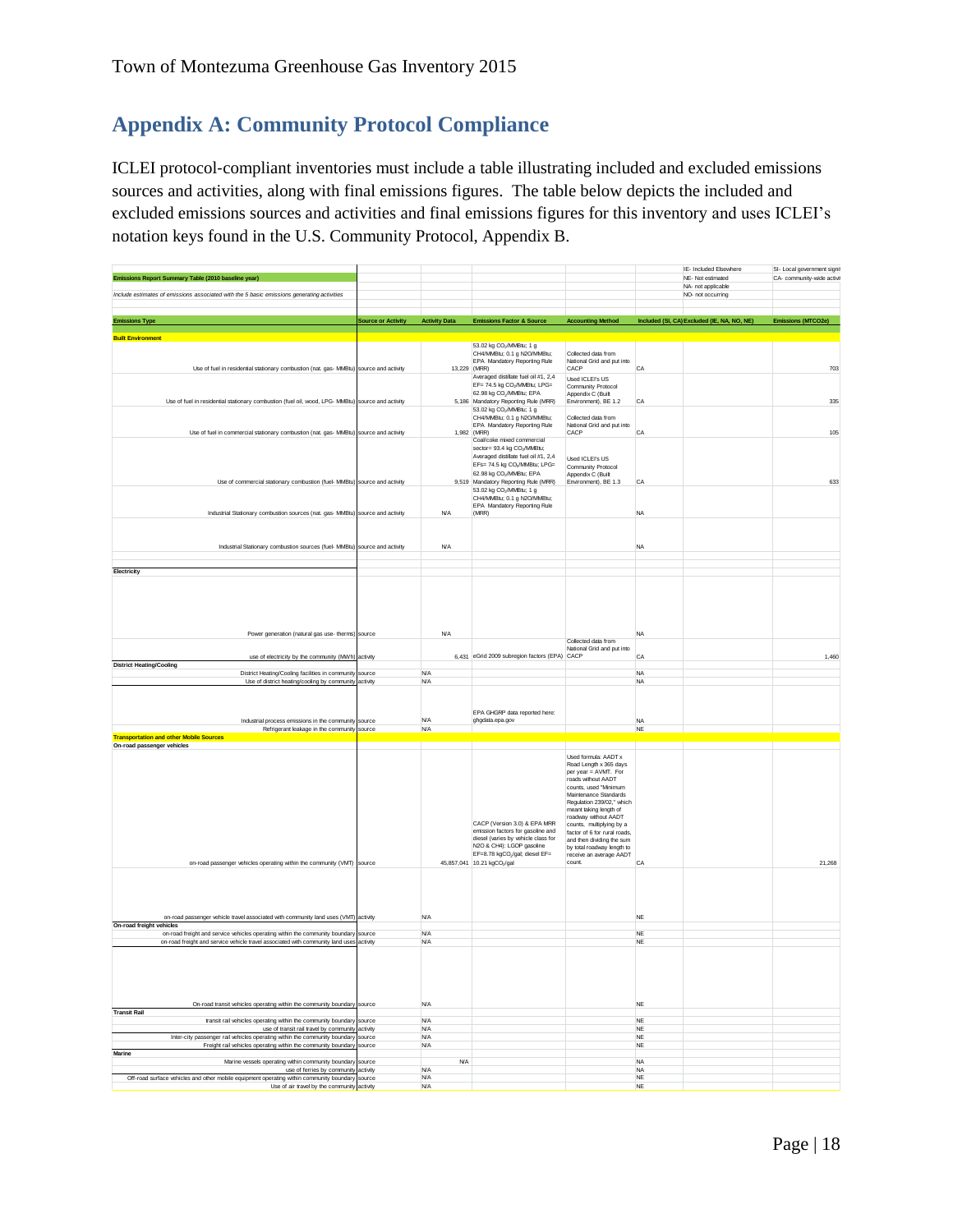## Town of Montezuma Greenhouse Gas Inventory 2015

| <b>Solid Waste</b>                                                                                                                                                          |          |            |                                                 |                            |           |              |
|-----------------------------------------------------------------------------------------------------------------------------------------------------------------------------|----------|------------|-------------------------------------------------|----------------------------|-----------|--------------|
| Solid Waste                                                                                                                                                                 |          |            |                                                 |                            |           |              |
|                                                                                                                                                                             |          |            | Process emissions reported to the               |                            |           |              |
|                                                                                                                                                                             |          |            | EPA GHGRP annually; stationary                  |                            |           |              |
|                                                                                                                                                                             |          |            | combustion emissions accounted for              |                            |           |              |
| Operation of solid waste disposal facilities in community source                                                                                                            |          | <b>N/A</b> | in the energy use sector                        |                            | <b>NA</b> |              |
|                                                                                                                                                                             |          |            |                                                 | Used ICLEI's US            |           |              |
|                                                                                                                                                                             |          |            |                                                 | Community Protocol         |           |              |
| generation and disposal of solid waste by the community source and activity                                                                                                 |          | 1,016.11   |                                                 | Appendix E (Solid Waste CA |           | 472          |
| <b>Water and Wastewater</b>                                                                                                                                                 |          |            |                                                 |                            |           |              |
| Potable Water- Energy Use                                                                                                                                                   |          |            |                                                 |                            |           |              |
|                                                                                                                                                                             |          |            |                                                 |                            |           |              |
|                                                                                                                                                                             |          |            |                                                 |                            |           |              |
|                                                                                                                                                                             |          |            | CACP 3.0 eGrid 2009 electricity                 |                            |           |              |
|                                                                                                                                                                             |          |            | emission factors; and natural gas               |                            |           |              |
|                                                                                                                                                                             |          |            | emission factors= 53.02 kg                      |                            |           |              |
|                                                                                                                                                                             |          |            | CO2/MMBtu; 1 g CH4/MMBtu; 0.1 g                 |                            |           |              |
| Operation of water delivery facilities in the community source                                                                                                              |          | <b>N/A</b> | N2O/MMBtu                                       |                            | IE.       |              |
| Use of energy associated with use of potable water by the community activity                                                                                                |          | N/A        |                                                 |                            | IE.       |              |
|                                                                                                                                                                             |          |            |                                                 |                            |           |              |
|                                                                                                                                                                             |          |            |                                                 |                            |           |              |
|                                                                                                                                                                             |          |            | CACP 3.0 eGrid 2009 electricity                 |                            |           |              |
|                                                                                                                                                                             |          |            | emission factors; and natural gas               |                            |           |              |
|                                                                                                                                                                             |          |            | emission factors=53.02 kg                       |                            |           |              |
|                                                                                                                                                                             |          |            | CO2/MMBtu: 1 a CH4/MMBtu: 0.1 a                 |                            |           |              |
| Use of energy associated with generation of wastewater by the community activity                                                                                            |          | <b>N/A</b> | N2O/MMBtu                                       |                            | <b>NE</b> |              |
| <b>Centralized Wastewater Systems- Process Emissions</b>                                                                                                                    |          |            |                                                 |                            |           |              |
|                                                                                                                                                                             |          |            | Method WW.8= EF without                         |                            |           |              |
|                                                                                                                                                                             |          |            | nitrification or denitrification= 3.2 g         |                            |           |              |
|                                                                                                                                                                             |          |            | N <sub>2</sub> O/person equivalent/year; Method |                            |           |              |
|                                                                                                                                                                             |          |            | WW.12a= EF for stream/river                     |                            |           |              |
|                                                                                                                                                                             |          |            | discharge= 0.005 kg N <sub>2</sub> O-N/kg       |                            |           |              |
| Process emissions from operation of wastewater treatment facilities located in community source                                                                             |          | <b>N/A</b> | sewage-N discharged                             |                            | <b>NE</b> |              |
| process emissions associated with generation of wastewater by community                                                                                                     | activity |            |                                                 |                            | CA        | $\mathbf{0}$ |
| Use of septic systems in community source and activity                                                                                                                      |          | <b>N/A</b> |                                                 |                            | <b>NA</b> |              |
| <b>Agriculture</b>                                                                                                                                                          |          |            |                                                 |                            |           |              |
| Domesticated animal production source                                                                                                                                       |          | <b>N/A</b> |                                                 |                            | <b>NF</b> |              |
| Manure decomposition and treatment source                                                                                                                                   |          | <b>N/A</b> |                                                 |                            | <b>NE</b> |              |
| <b>Upstream Impacts of Community-wide Activities</b>                                                                                                                        |          |            |                                                 |                            |           |              |
|                                                                                                                                                                             |          | <b>N/A</b> |                                                 |                            | <b>NE</b> |              |
| Upstream impacts of fuels used in stationary applications by community activity<br>upstream and transmissions and distribution impacts of purchased electricity used by the |          |            |                                                 |                            |           |              |
| community activity                                                                                                                                                          |          | <b>N/A</b> |                                                 |                            | <b>NE</b> |              |
| upstream impacts of fuels used for transportation in trips associated with the community activity                                                                           |          | <b>N/A</b> |                                                 |                            | <b>NE</b> |              |
| upstream impacts of fuels used by water and wastewater facilities for water used and wastewater                                                                             |          |            |                                                 |                            |           |              |
| generated within the community boundary activity                                                                                                                            |          | <b>N/A</b> |                                                 |                            | <b>NE</b> |              |
| Upstream impacts of select materials (concrete, food, paper, carpets, etc.) used by the whole                                                                               |          |            |                                                 |                            |           |              |
| community (additional community-wide flows of goods & services will create significant double                                                                               |          |            |                                                 |                            |           |              |
| counting issues) activity                                                                                                                                                   |          | <b>N/A</b> |                                                 |                            | <b>NE</b> |              |
| <b>Independent Consumption-Based Accounting</b>                                                                                                                             |          |            |                                                 |                            |           |              |
| Household consumption (e.g., gas & electricity, transportation, and the purchase of all other food                                                                          |          |            |                                                 |                            |           |              |
| goods and services by all households in the community) activity                                                                                                             |          | <b>N/A</b> |                                                 |                            | <b>NE</b> |              |
| Government consumption (e.g., gas & electricity, transportation, and the purchase of all other                                                                              |          |            |                                                 |                            |           |              |
| food, goods and services by all governments in the community) activity                                                                                                      |          | <b>N/A</b> |                                                 |                            | <b>NE</b> |              |
| Lifecycle emissions of community businesses (e.g., gas & electricity, transportation, and the                                                                               |          |            |                                                 |                            |           |              |
| purchase of all other food, goods and services by all businesses in the community) activity                                                                                 |          | <b>N/A</b> |                                                 |                            | <b>NE</b> |              |
|                                                                                                                                                                             |          |            |                                                 |                            |           |              |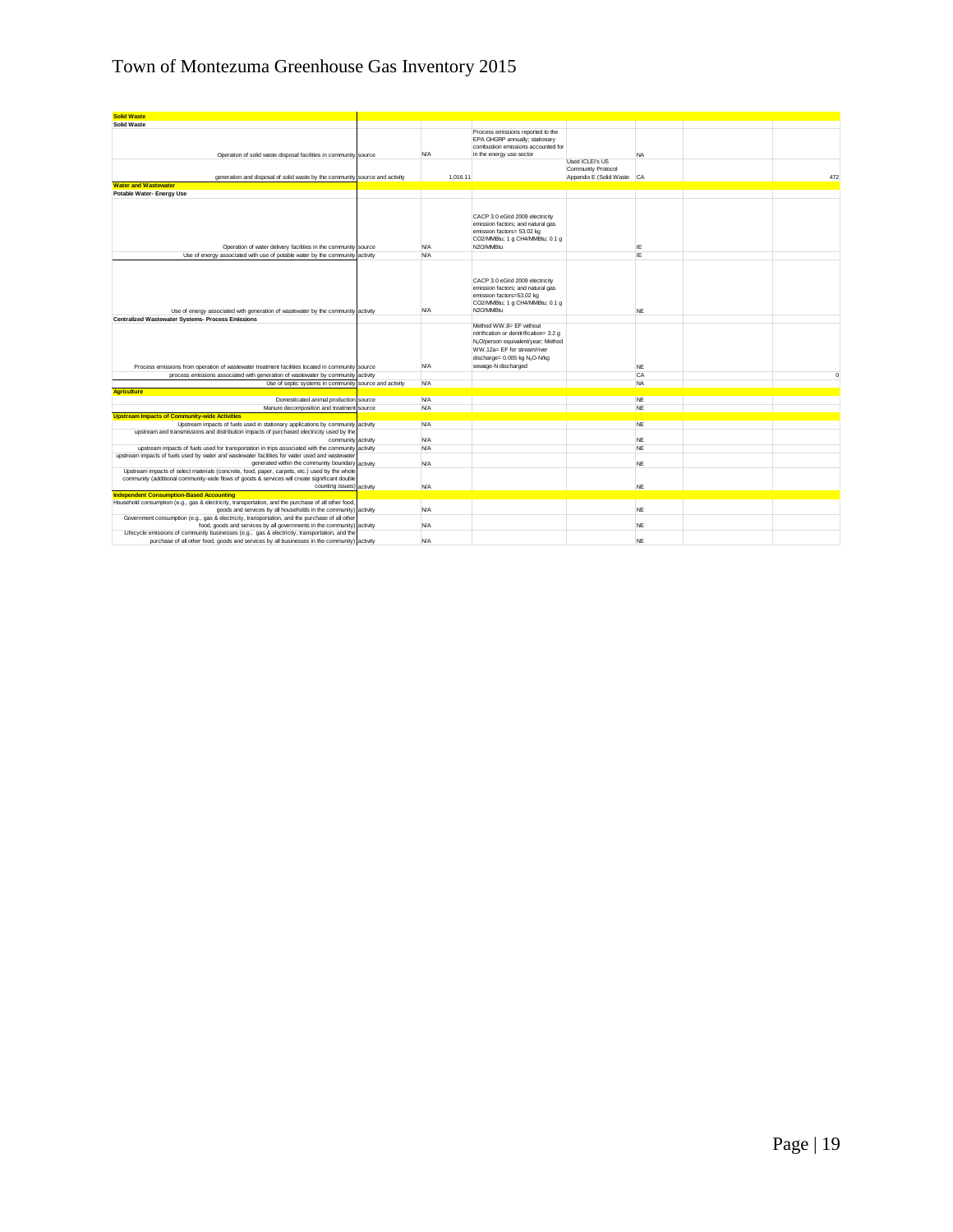## <span id="page-20-0"></span>**Appendix B: Estimation Method for Vehicle Miles Traveled**

The New York State Department of Transportation (NYSDOT) Traffic Data Viewer and information collected by the Syracuse Metropolitan Transportation Council (SMTC) provided data on the Annual Average Daily Traffic (AADT) going through the Town of Montezuma. Internal GIS data was utilized to generate road lengths within the Town boundary, and these lengths were multiplied with the traffic counts to derive estimates for daily vehicle miles travelled (DVMT). DVMT was then multiplied by 365 days per year to derive annual vehicle miles traveled (AVMT). These estimates were entered into ClearPath to calculate emissions using the VMT  $&$  MPG calculator.<sup>6</sup>

The NYSDOT relies on actual and estimated traffic counts for their model, which may result in slight over or under estimations in the average daily traffic data. Additionally, the counts do not distinguish between origin and destination; therefore, these counts represent all vehicle trips that begin, end, and travel through the Town of Montezuma, therefore resulting in slight overestimations of Town VMT. Also, the NYSDOT tracks traffic counts for main arteries only; therefore, additional calculations for AADT were needed to estimate AVMT for local/collector roads, as well as some main arteries that do not have AADTs available. The total length of roads in Montezuma with traffic counts is 10.211 miles in 2010, while 45.444 miles of roads do not have AADT counts available.

According to the *Minimum Maintenance Standards Regulation 239/02*, a set of guidelines produced by the Association of Municipalities of Ontario to help local communities estimate traffic volume, while conducting an AADT count, it is possible to estimate the traffic volume for dead-ends and cul-de-sacs to avoid resource intensive counts. This is done by multiplying the number of houses on the roadway by a factor of 6 for rural areas and 10 for urban areas.

This method was applied to the Town of Montezuma for the roads without AADT counts. It was determined that there were 484 occupied households in the Town of Montezuma in 2010, according to the 2010 US Census. It was assumed that all 484 homes are on roadways that do not have a count, since most houses are on local/collector roads and almost all local/collector roads in Montezuma did not have an AADT count. By multiplying 484 homes by 6, a combined AADT count of 2,904 was calculated for all 45.444 miles of roads without AADT counts available. In order to calculate VMTs, an average AADT value was needed, and derived by dividing by 2,904 by the 45.444 miles of uncounted roadway. This gave an average AADT value of 64, which was applied to all roadways that did not have a count.

There is some error involved in using this method. For instance, the method is meant to be applied to dead end streets and cul-de-sacs, but this study applied it to all roads in Montezuma without AADT counts available. In addition, there may have been some double counting if homes in Montezuma are located on roads that have AADT counts available. However, counting the number of houses on each road that did not have an AADT count would have been time consuming, and this VMT calculation is supposed to serve as a general reference for the Town,

 $\overline{\phantom{a}}$ 

<sup>6</sup> Default MPGs and emissions factors from ICLEI's LGOP were used. To account for the 10% ethanol in most modern gasoline blends, VMT was entered for gasoline as 90% of the total VMT and for ethanol as 10% of the total VMT, and the same MPG was used for ethanol calculations as gasoline calculations.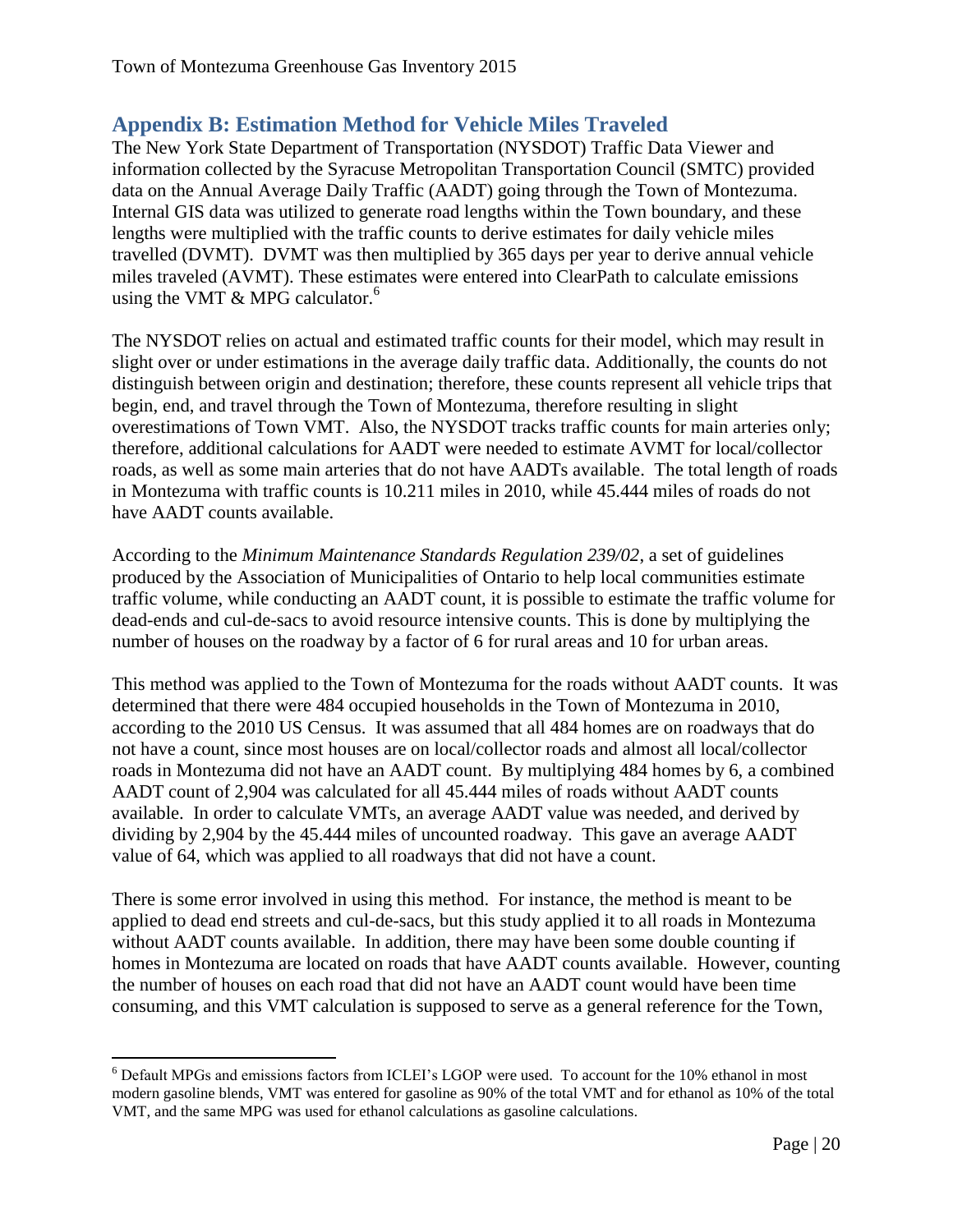not as an exact figure. Although this method involves some error, it is the best estimation of traffic volume given the availability of data.

| <b>BEGINDESC</b>          | <b>ENDDESC</b>                               | <b>TDV ROUTE</b>           | <b>AADT</b> | <b>LENGTH</b><br>(MILES) | <b>LENGTH IN</b><br><b>TOWN OF</b><br><b>MONTEZU</b><br>MA<br>(MILES) | <b>RATIO OF</b><br><b>LENGTH IN</b><br><b>TOWN OF</b><br><b>MONTEZUMA</b> | <b>DVMT</b> |
|---------------------------|----------------------------------------------|----------------------------|-------------|--------------------------|-----------------------------------------------------------------------|---------------------------------------------------------------------------|-------------|
| Seneca/Cayuga Co          | RT 90                                        |                            |             |                          |                                                                       |                                                                           |             |
| Line                      | <b>MONTEZUMA</b>                             | NY31                       | 1,995       | 0.420                    | 0.420                                                                 | 1.000                                                                     | 837.706     |
| Seneca/Cayuga Co<br>Line  | <b>RT90</b>                                  | <b>US20</b>                | 12,038      | 0.141                    | 0.141                                                                 | 1.000                                                                     | 1,693.052   |
| <b>W GENESEE RD</b>       |                                              |                            |             |                          |                                                                       |                                                                           |             |
| CAYUGA                    | <b>RTES 5/20</b>                             | <b>NY90</b>                | 2,372       | 3.130                    | 0.111                                                                 | 0.035                                                                     | 263.243     |
|                           | CR <sub>5</sub> A HALF                       |                            |             |                          |                                                                       |                                                                           |             |
| RT 90                     | <b>ACRE</b>                                  | NY <sub>5</sub>            | 7,915       | 6.531                    | 0.215                                                                 | 0.033                                                                     | 1,698.605   |
| Seneca/Cayuga Co<br>Line  |                                              | <b>I90, NYS</b><br>Thruway | 32,802      | 9.097                    | 3.189                                                                 | 0.351                                                                     | 104,596.461 |
| <b>RTES 5/20</b>          | <b>RT31</b><br><b>MONTEZUMA</b><br>END RT 90 | NY90                       | 1,819       | 4.370                    | 4.370                                                                 | 1.000                                                                     | 7,948.476   |
|                           |                                              |                            |             |                          |                                                                       |                                                                           |             |
| RT 90<br><b>MONTEZUMA</b> | <b>START 31/38</b><br><b>OLAP</b>            | <b>NY31</b>                | 3,223       | 4.129                    | 1.767                                                                 | 0.428                                                                     | 5,694.186   |

**Total DVMT:** 122,731.73 Days per year: 365 **Total Annual VMT (AVMT): 44,797,081.01**

**Table 3: 2010 Town of Montezuma Traffic Data for Road Segments with Available AADT**

| # occupied housing units:                                 | 484       |
|-----------------------------------------------------------|-----------|
| <b>Total AADT</b> for roads not<br>accounted for above:   | 2,904     |
| Days per year:                                            | 365       |
| <b>Average AADT for roads not</b><br>accounted for above: | 64        |
| <b>Total Annual VMT for manually</b><br>calculated roads: | 1,059,960 |

**Table 4: 2010 Town of Montezuma Traffic Data for Road Segments without Available AADT**

AVMT for road segments with available AADT and for road segments without available AADT were then added to generate total AVMT for the Town of Montezuma, 45,857,041.011 miles in 2010.